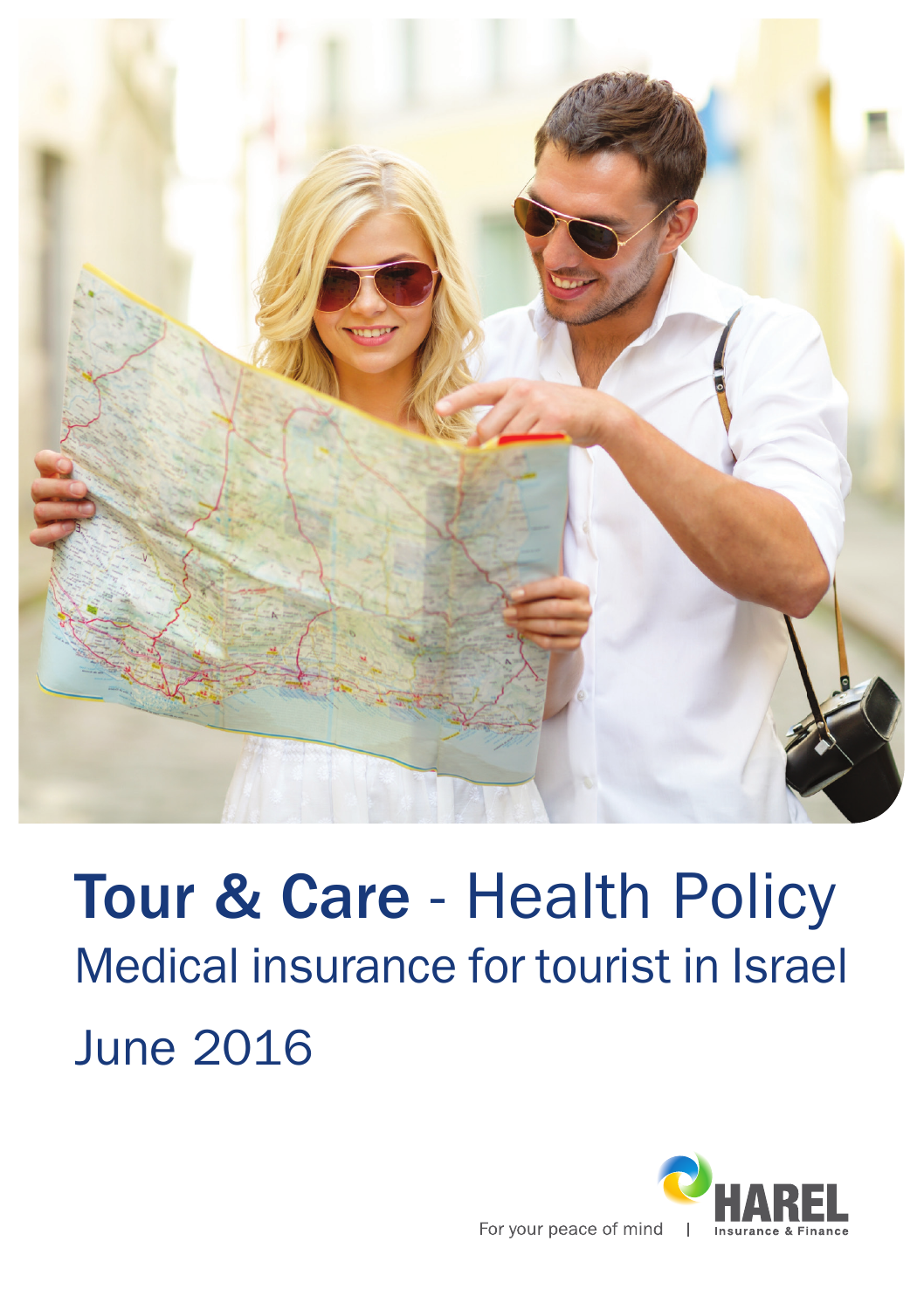## **TOUR & CARE**

### Medical Insurance for Tourists in Israel

If this Policy was purchased and this is noted on the Insurance Details Page, as said below, the Insurer will indemnify the Insured for expenses for medical services and/or will directly pay the service provider and/or medical institution that provides the health services for an insurance event and/or will compensate the insured, all as defined and set forth in detail in the Policy, during the insurance period, within the limits of the liability of the Insurer, according to the terms, exclusions, and exceptions set forth in this Policy.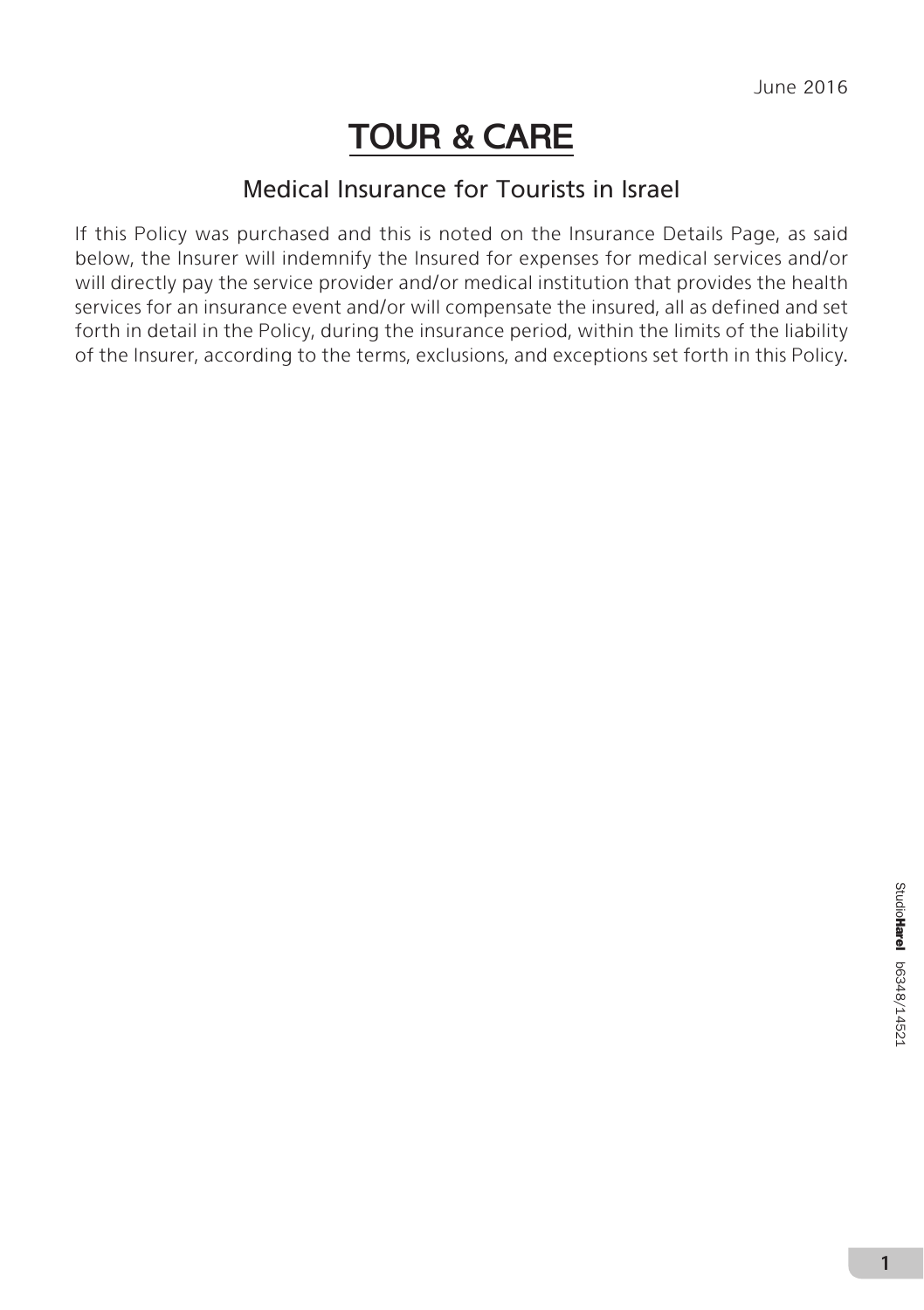## Chapter A: Definitions and General Terms

#### 1. Definitions

- 1.1. The Insurer: Harel Insurance Company, Ltd.
- 1.2. The Insured: A person staying in the State of Israel temporarily who is not a resident or a citizen of the State of Israel, whose name is noted on the Insurance Details Page.
- 1.3. The Policy: The insurance contract, including the proposal, the Insurance Details Page and any rider or appendix attached to it.
- 1.4. The Insurance Proposal: The proposal form, which constitutes an application to be insured according to this Policy, that has been completed with all details and signed by the Insured or by a legal guardian. The Proposal shall also include the Health Statement completed and signed by the Insured (or the guardian) as well as details of the means of payment.
- 1.5. Insurance Details Page: A page attached to the Policy which constitutes an integral part thereof, which includes, among other things, the personal details of the Insured and the conditions required in order to adapt the insurance policy to the terms of the Insurance contract with the Insured. In the case of a conflict between the terms of the Policy and the terms specified on the Insurance Details Page, the terms on the Insurance Details Page shall prevail.
- 1.6. Foreign country: Any place or country outside of Israel, including any means of transportation traveling to or from Israel.
- 1.7. **Israel:** The territory of the State of Israel, with the exception of any means of transportation traveling to or from Israel, including territories controlled by the IDF, but excluding the territories held by the Palestinian Authority.
- 1.8. Insurance period: The period of the insurance as specified on the Insurance Details Page. The insurance period shall not exceed the maximum period, according to the following:

#### 1.8.1. Maximum period:

For Insured up to the age of 59: 180 days, with an option to extend for a period of up to another 180 days, but no more than 365 days in total.

For Insured between the ages of 60 and 65: 90 days, with an option to extend for additional periods of 90 days each, but no more than 365 days in total.

For Insured between the ages of 66 and 75: 45 days, with an option to extend for an additional period of 45 days, but no more than 90 days in total.

- 1.9. Additional period: An insurance period that has been extended, whether in the framework of the same insurance policy or as a new insurance policy, according to the instructions of Section 2.11 below.
- 1.10. Qualification period: A period of 48 hours from the beginning of the insurance period as defined in Section 1.8, during which the Insurer will not be liable for an insurance event that occurred, with the exception of the case of an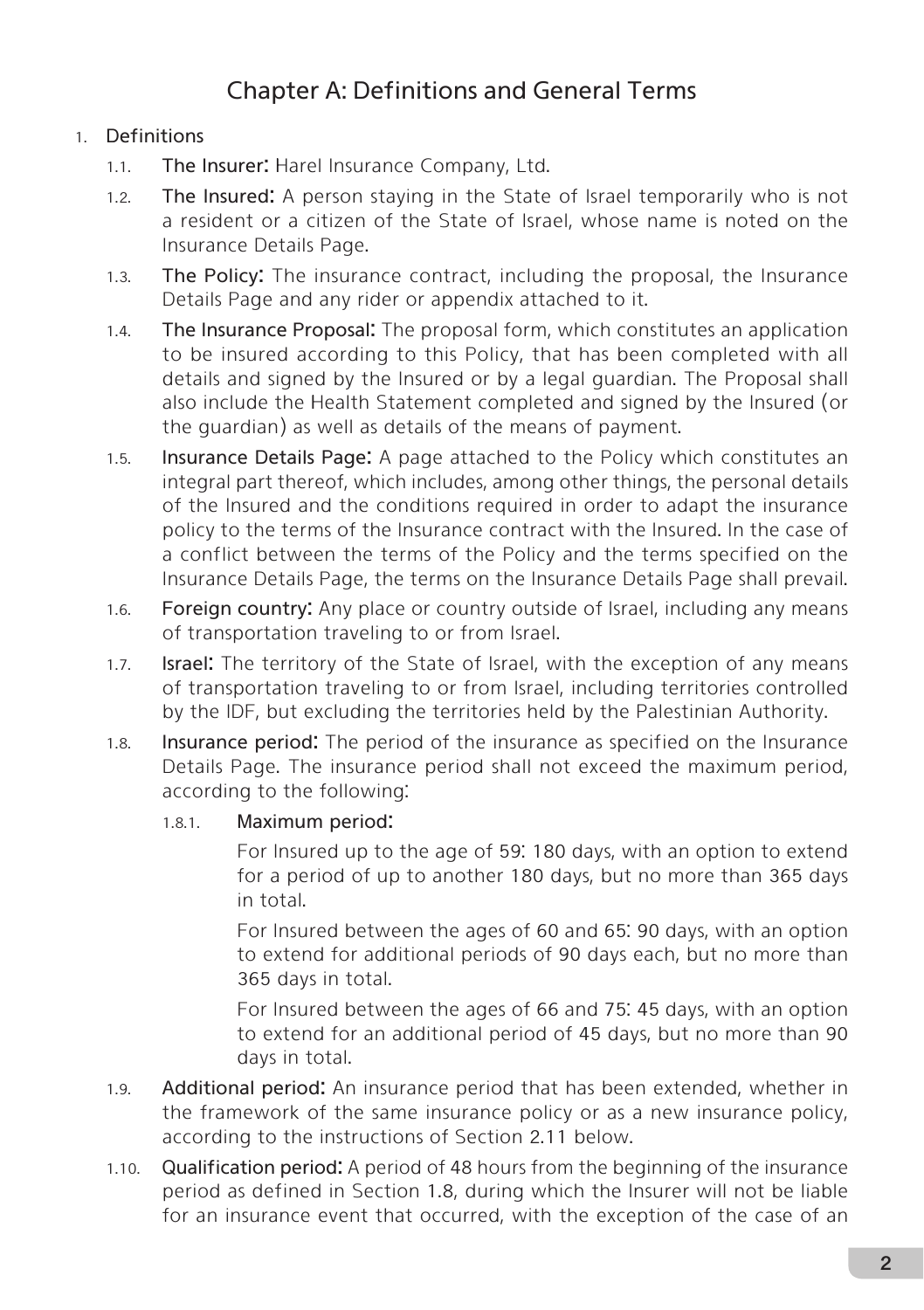accident, as defined in Section 1.12 below. An insurance event that occurred during the qualification period will be treated like an insurance event that occurred before the Insurance began.

- 1.11. Insurance event: A case in which the Insured has need, during the insurance period, of medical treatment in Israel that is included under this Policy and that is provided during the insurance period and/or at the latest within 90 days of the date of termination of the insurance period, all this according to the terms, exclusions and exceptions as set forth in this Policy.
- 1.12. Accident: A physical injury caused by the application of physical force only, as the result of a sudden, singular and unexpected event, caused directly by an external and visible entity, which constitutes the sole direct and immediate cause of the occurrence of the insurance event. To eliminate any doubt, verbal violence and/or emotional pressure and/or the accumulation of small repeated injuries over a period of time that lead to disability shall not be considered an "accident."
- 1.13. Medical institution: A hospital or clinic, including a medical institute, laboratory, diagnostic centers, pharmacy.
- 1.14. General-government hospital: An institution in Israel that is recognized by the qualified authorities as a general/government hospital and that serves as a hospital only, with the exception of an institution that is also a sanitarium and/or a recovery hospital and/or a recuperation center and/or a rehabilitative institution.
- 1.15. Emergency room: a place designed to provide urgent medical care that is approved by the qualified authorities in Israel to operate as an emergency room.
- 1.16. Expenses during hospitalization: Medical expenses involved in hospitalization of the Insured, which were incurred during the insurance period and for a period not exceeding 90 days as specified in the Policy.
- 1.17. Medical expenses not during hospitalization: Payment for medical treatment, diagnostic tests and/or medications that are supplied to the Insured outside the framework of hospitalization in Israel and not exceeding that determined in the Policy.
- 1.18. Physician: A person who holds a legal certificate of qualification to work as a physician in Israel.
- 1.19. Attending physician: A general physician who is not a specialist, as well as a specialist physician in family medicine and/or internal medicine and/or gynecology.
- 1.20. Medical emergency: Circumstances in which a person is in life-threatening danger or in which there exists an immediate risk that a person will be caused severe irreversible disability if not provided with urgent medical treatment.
- 1.21. Pre-existing medical condition: A set of medical circumstances that were diagnosed in the Insured prior to the date of joining the Insurance, including those due to a disease or accident; for these purposes, "diagnosed in the Insured" – by means of a documented medical diagnosis or in the process of a documented medical diagnosis that took place during the six months prior to the date of joining the Insurance.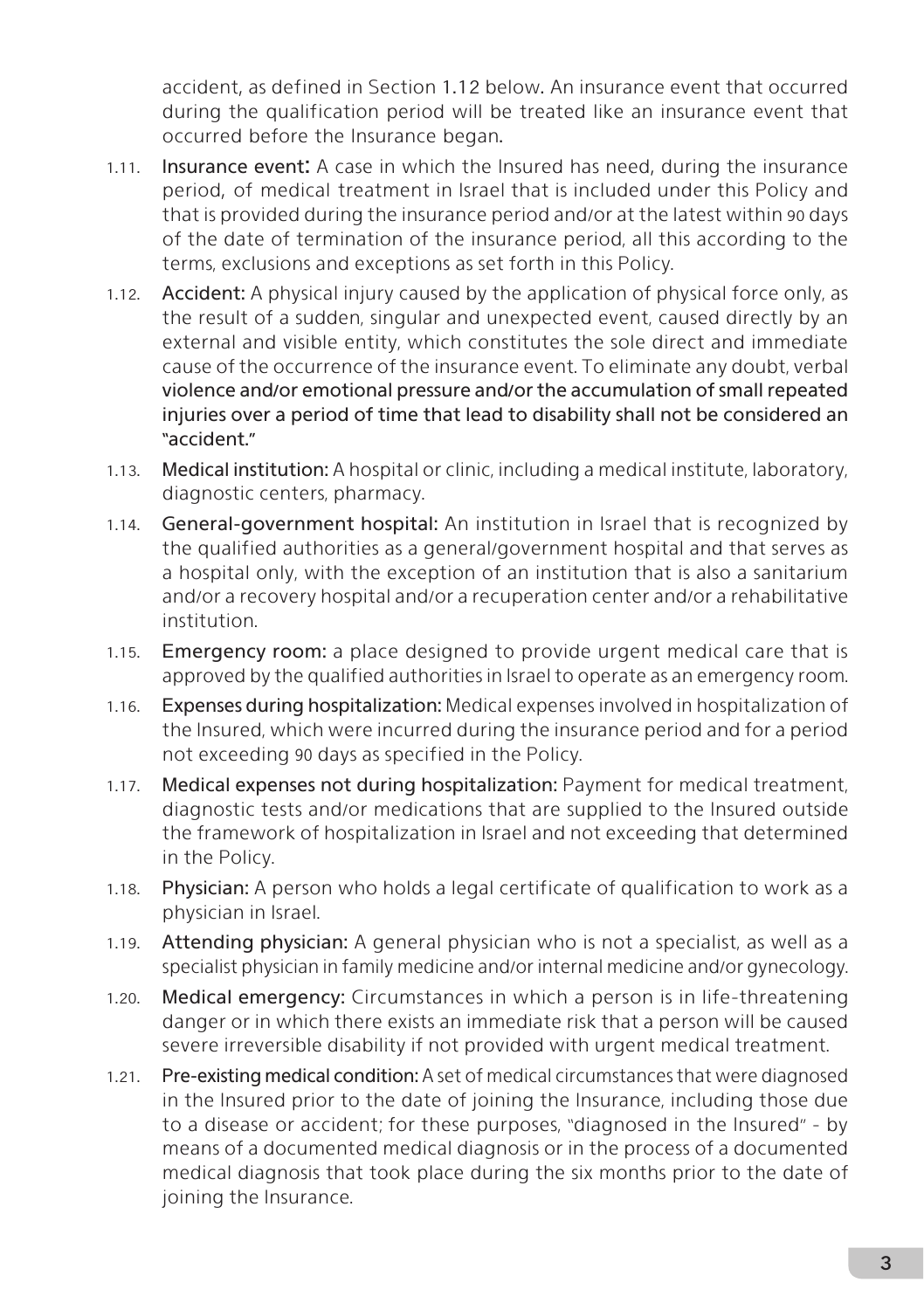- 1.22. Medication: A chemical or biological substance designed for treatment of the medical condition of the Insured, to prevent worsening of the medical condition of the Insured (including prevention of the development of additional medical conditions) or to prevent recurrence of the medical condition of the Insured, as the result of disease or accident, and which has been approved by the qualified authorities in Israel and is included in the list of approved medications and/ or by the qualified authorities in one or more of the recognized countries.
- 1.23. Service providers under agreement: A general-government hospital and/ or private hospital that has been approved in advance by the Insurer, and in addition, physicians and/or a medical institution connected by agreement with the Insurer, the name of which is specified in the Insurance Proposal, from which and solely from which the Insured will be entitled to receive the health services specified in this Policy, all this subject to the terms of the Policy.
- 1.24. Insurance fees: The amount for this Policy that the Payer and/or the Insured must pay the Company, according to the terms of the Policy, as specified on the Insurance Details Page.
- 1.25. The Payer: The person or corporation that enters into a relationship with the Insurer according to the Policy for the purpose of paying the premium, and the name of which is specified on the Insurance Details Page and the Proposal.
- 1.26. Co-pay: The share of an expense due to an insurance event that is to be paid by the Insured, as specified on the Insurance Details Page. It is hereby clarified that the duty of the Insurer to make any payment shall apply only to the expenses of the Insured beyond this co-pay amount.
- 1.27. Service call center: A call center on behalf of the Insurer that provides a response to the Insured with regard to service providers, and operates 24 hours a day.
- 1.28. Health basket: As defined in the Health Insurance Law.
- 1.29. Health/medical services: All the medical services to which the Insured is entitled according to the terms of this Policy.
- 1.30. Primary health services: Services provided by an attending physician according to the terms of this Policy.
- 1.31. The Insurance Contract Law: The Insurance Contract Law 5741 1981.
- 1.32. Dollar: United States Dollar

#### 2. General Terms

- 2.1. Duty of Disclosure: If, prior to entering into the contract, the Insurer presented to the Insured, whether on the Insurance Proposal form or by any other means in writing, a question regarding a matter that could affect the willingness of a reasonable insurer to enter into a contract, in general, or to enter into the terms included in it (herein: an essential matter), the Insured must answer it in writing with a complete and honest answer. A general question that incorporates different matters, without differentiating among them, does not require an answer as said, unless it was reasonable at the time of entering into the contract.
	- 2.1.1. A deliberate deceptive concealment on the part of the Insured of a matter that he/she knows is an essential matter, shall be equivalent to providing an answer that is incomplete and dishonest.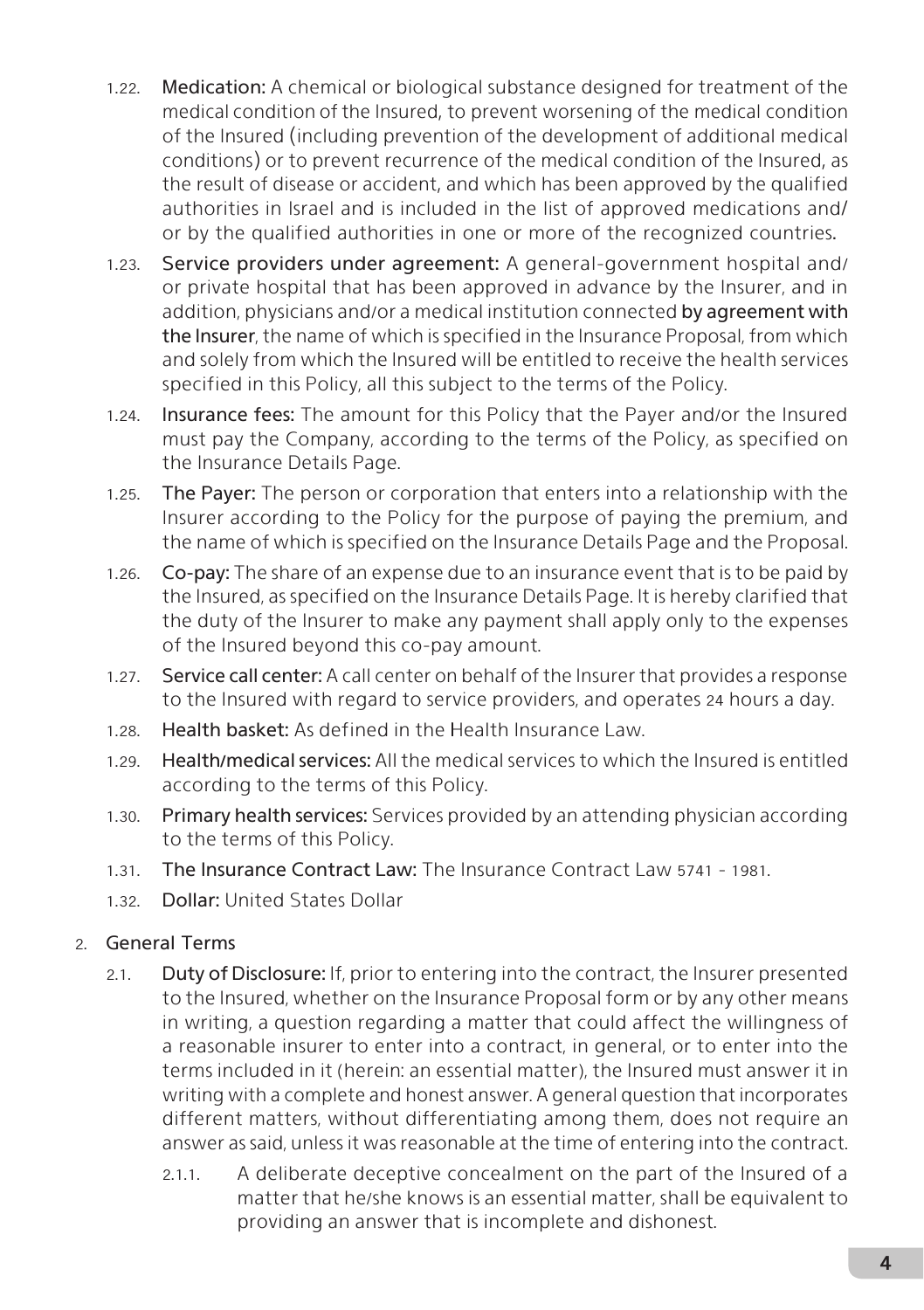- 2.1.2. If an essential matter is answered incompletely and dishonestly, the Insured is entitled, within thirty days of the date on which this became known to it and as long as no insurance event has occurred, to cancel the Policy by written notification of the Insured.
- 2.1.3. If the Insurer cancels the Policy by force of this section, the Insured is entitled to a refund of the insurance fees that he/she paid for the period after the cancellation, after deduction of the Insurer's expenses, unless the Insured deliberately acted deceptively.
- 2.1.4. If the insurance event occurred before the Policy was cancelled by force of this section, the Insurer is not liable, with the exception of reduced insurance benefits at a proportional rate, which is the ratio between the insurance fees that would have been paid as customary in the company according to the true condition and the agreed insurance benefits, and the Insurer is completely exempt in any of the following:
	- 2.1.4.1. The answer was deliberately provided fraudulently.
	- 2.1.4.2. The Insurer believes that it would not have entered into the contract, even for higher insurance fees, if it had known the true situation; in this case, the Insured is entitled to a refund of the insurance fees he/she paid for the period after the occurrence of the insurance event with the deduction of the Insurer's costs.
- 2.1.5. The Insurer is not entitled to the above-said remedies in each of these, unless the incomplete and dishonest answer was provided with the intention of deception:
	- 2.1.5.1. It knew or should have known the true situation at the time of entering into the contract or It caused the answer to be incomplete and dishonest.
	- 2.1.5.2. The fact about which the answer provided was incomplete and dishonest ceased to exist prior to the insurance event, or did not affect its case, the liability of the Insurer or its scope.
- 2.2. Validity of the Policy: The entry of this Policy into effect is contingent upon actual payment of the first premium. This term shall not apply if the Insured provided a means of payment from which it is possible to collect the insurance premium. If the Insurer was paid insurance fees before the Insurer gave its agreement to draw up the insurance, the payment shall not be construed as agreement of the Insurer to draw up the insurance. In this case, the Insurer will, within 90 days from the date of receipt of the insurance fees for the first time, send a decision regarding the acceptance or non-acceptance of the applicant for the insurance, and will send him/her, according to the case at hand, an insurance policy including an Insurance Details Page, or a rejection notice stating that the Insured was not accepted for the insurance and is not covered by valid insurance, or a request for completion of data or a counterproposal for insurance. If the Insurer does not, within 90 days from the date of receipt of the insurance fees for the first time, send a rejection notice as said above or a request for completion of data or a counterproposal for insurance, the Insured will be considered to have been accepted for the insurance under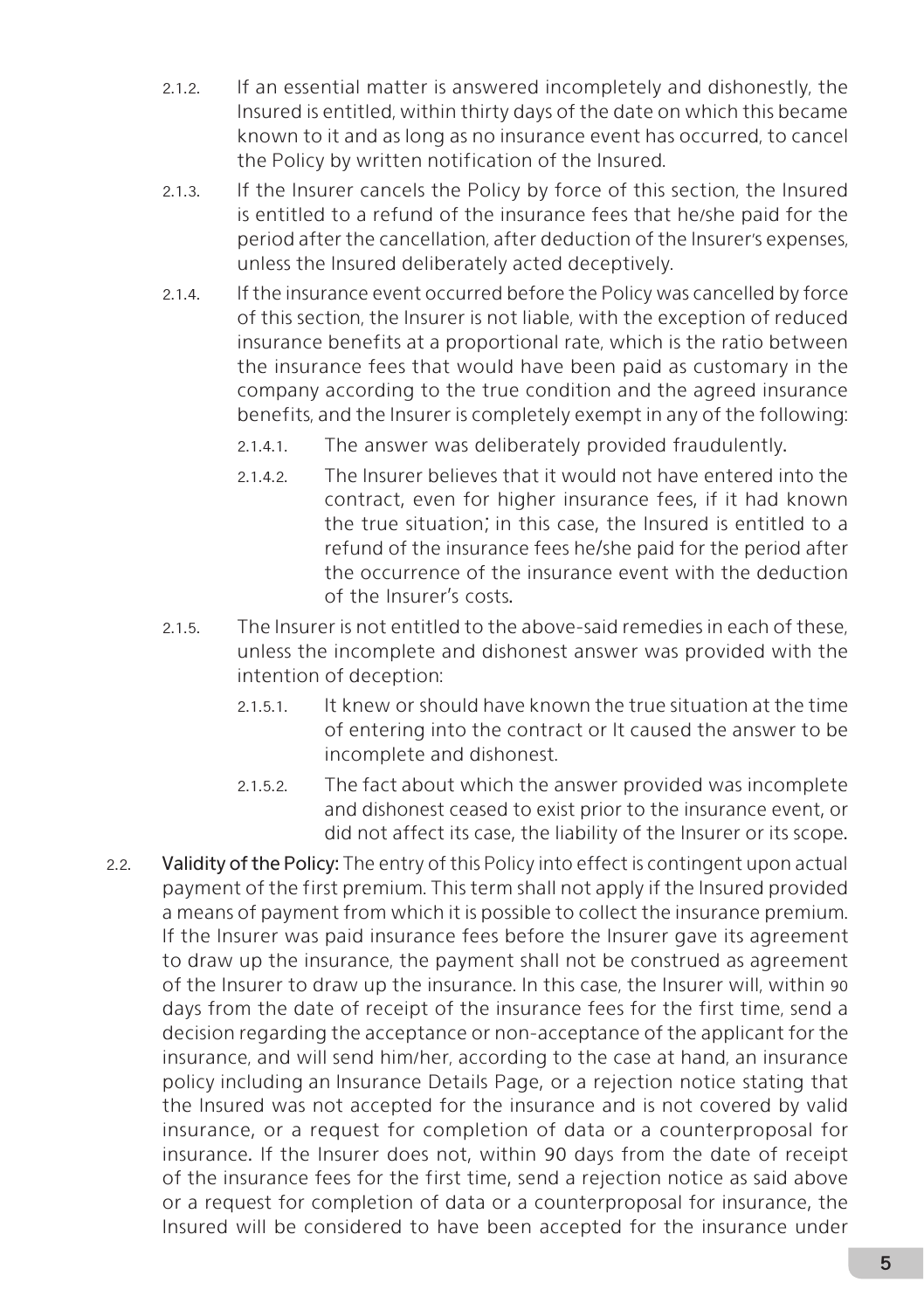the terms specified in the insurance proposal. If the insurance candidate has an insurance event during the period between receipt of the insurance fees for the first time and the Insurer's decision regarding his/her acceptance or non-acceptance to the insurance, and if, according to the instructions of the Insurer's medical underwriting regarding insurance candidates with similar characteristics, the Insurer would have notified the insurance candidate at the end of the underwriting process of his/her acceptance for insurance (were it not for the occurrence of the insurance event), the insurance candidate shall be entitled to coverage under the Policy for the insurance event, subject to all the other instructions and terms of the Policy.

- 2.3. Taxes and charges: The payer or the Insured, according to the case at hand, is required to pay the Insurer the insurance fees and government and other taxes that apply to the Policy or that are charged on insurance fees, on insurance amounts and on any other payments that the Insured is obligated to pay according to the Policy, whether these taxes exist on the date of drawing up the Policy or are imposed at a later date.
- 2.4. Statute of limitations: The period of limitation of a claim for payment of insurance benefits for an insurance event according to this Policy is three years from the occurrence of the insurance event. If the grounds for the claim is a disability that is caused the Insured by an accident as specified in Section C below, the period of limitation will be counted from the date that the Insured had the right to claim insurance benefits according to the terms of the insurance contract.
- 2.5. Notices: The Insured must notify the Insurer of any change of address in a letter. A notice that is sent by the Insurer to the last address known to it of the Insured shall be considered a notice properly delivered.
- 2.6. Changes: The Insurer shall be entitled to change, from time to time, the list of service providers under agreement.
- 2.7. Jurisdiction: The exclusive and sole place of jurisdiction regarding any matter related to and stemming from this Policy is the authorized courts in Israel only, according to Israeli law, and no other court whatsoever shall have any authority. The law that applies to claims arising from and/or related to this Policy is the Israeli law.

#### 2.8. Health Statement:

The Insured shall provide the Insurer with a health statement and waiver of medical confidentiality.

#### 2.9. Claims and Insurance Benefits:

- 2.9.1. A notice of any insurance event shall be delivered to the Insurer within a reasonable amount of time, as quickly and as early as possible. The notice shall be accompanied by the details of the insurance event, which will be sent to the Insurer in order to obtain all the facts it requires.
- 2.9.2. The Insured shall attach to the notice of an insurance event form all the relevant medical documents regarding the insurance event, including diagnoses, a history of the event (anamnesis) and, if payments were made by the payer and/or by the Insured – original receipts of payment or, in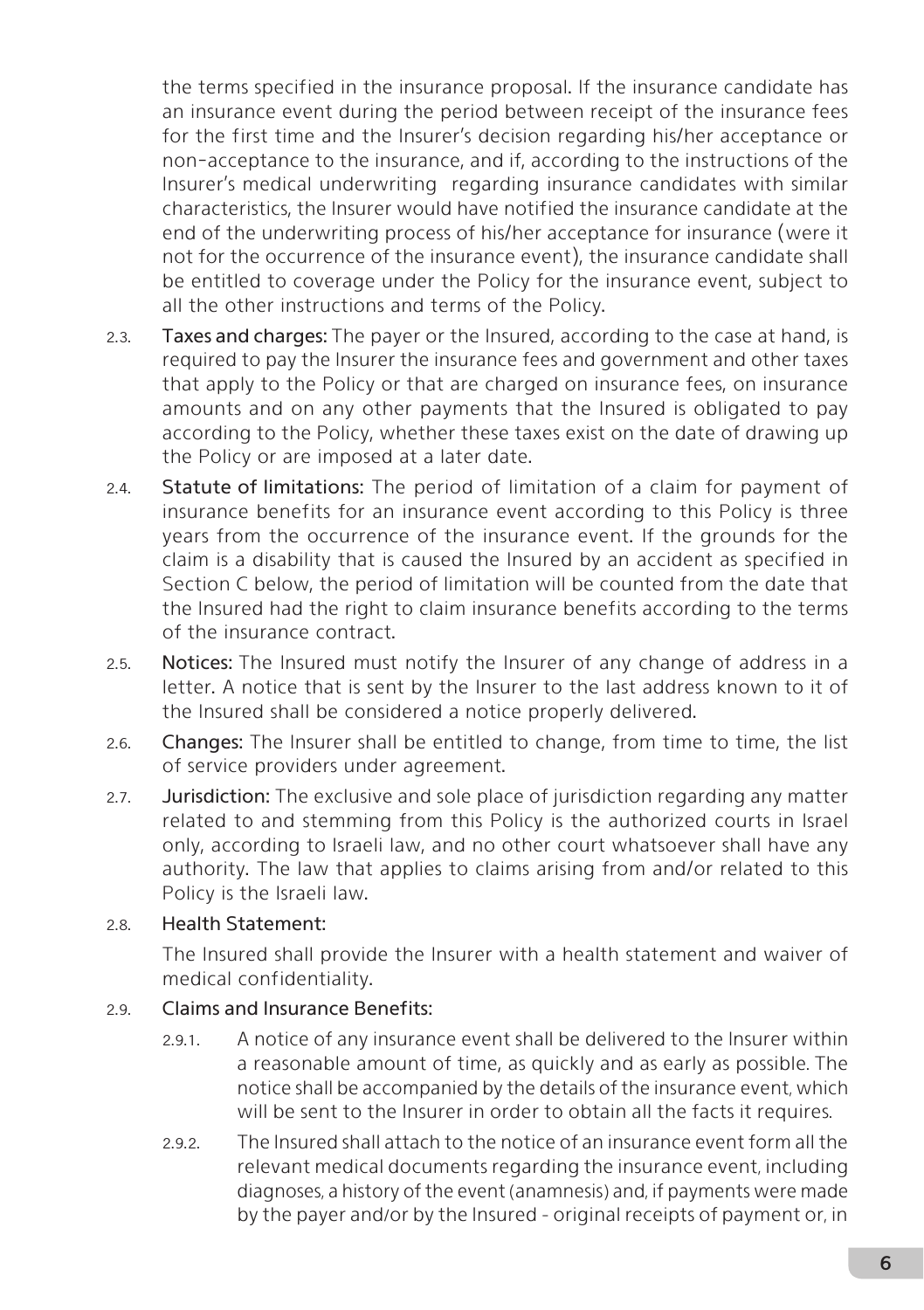the absence of an original receipt, a copy along with an explanation to whom the original receipt was sent and confirmation by that entity regarding the amount it paid the Insured regarding those documents or along with an explanation to whom the original documents were sent and details of the reason for his/her inability to provide them.

- 2.9.3. The Insured will cooperate with the Insurer before and after submission of the claim and will do all that is necessary to enable the Insurer to inquire about its obligation to pay according to the Policy and its scope.
- 2.9.4. The Insurer shall be entitled, according to its discretion, to pay insurance benefits or part thereof directly to the service providers, or to pay them to the Insured against original receipts (or, in the absence of an original receipt, against a copy along with an explanation to whom the original receipt was sent and confirmation by that entity regarding the amount it paid the Insured regarding these documents or along with an explanation of whom the original documents were sent to and the reason that he/she cannot provide them). The Insured is entitled to receive from the Insurer, upon his/her demand, a letter of monetary commitment to the service provider that enables him/her to receive medical services, as long as there is no disagreement regarding his/her entitlement to it according to the Policy.
- 2.9.5. The insurance benefits to which the Insured is entitled as reimbursement of expenses that were paid in Israeli currency – shall be paid in Israeli currency and linked to the Consumer Price Index from the date they were paid by the Insured until the date of payment of the insurance benefits. The insurance benefits by force of this Policy shall be paid in Israeli currency, according to the following details:

For the purpose of examining the limit of liability, the insurance benefits to which the Insured is entitled due to reimbursement of expenses paid in Israeli currency shall be calculated according to the dollar value of each payment according to the type of exchange rate according to which the Insured paid the insurance fees, known on the date of payment of the insurance benefits. In the matter of this section, "index" – the Consumer Price Index published by the Central Bureau of Statistics or in the absence of such publication, an index published by another official entity that replaces it, or any index specifically for health services.

- 2.9.6. Insurance benefits to which the Insured is entitled as reimbursement of expenses paid in a currency other than Israeli currency – shall be converted from the currency in which they were paid to US Dollars and from that to Israeli currency, according to the rate known on the date of payment of the insurance benefits of the type of exchange rate according to which the Insured paid the the insurance fees.
- 2.9.7. The Insured shall not be entitled to insurance benefits that exceed the limit of liability. The total insurance benefits paid, for the purpose of examining the limit of liability, shall be calculated according to the known US Dollar value of every payment according to the type of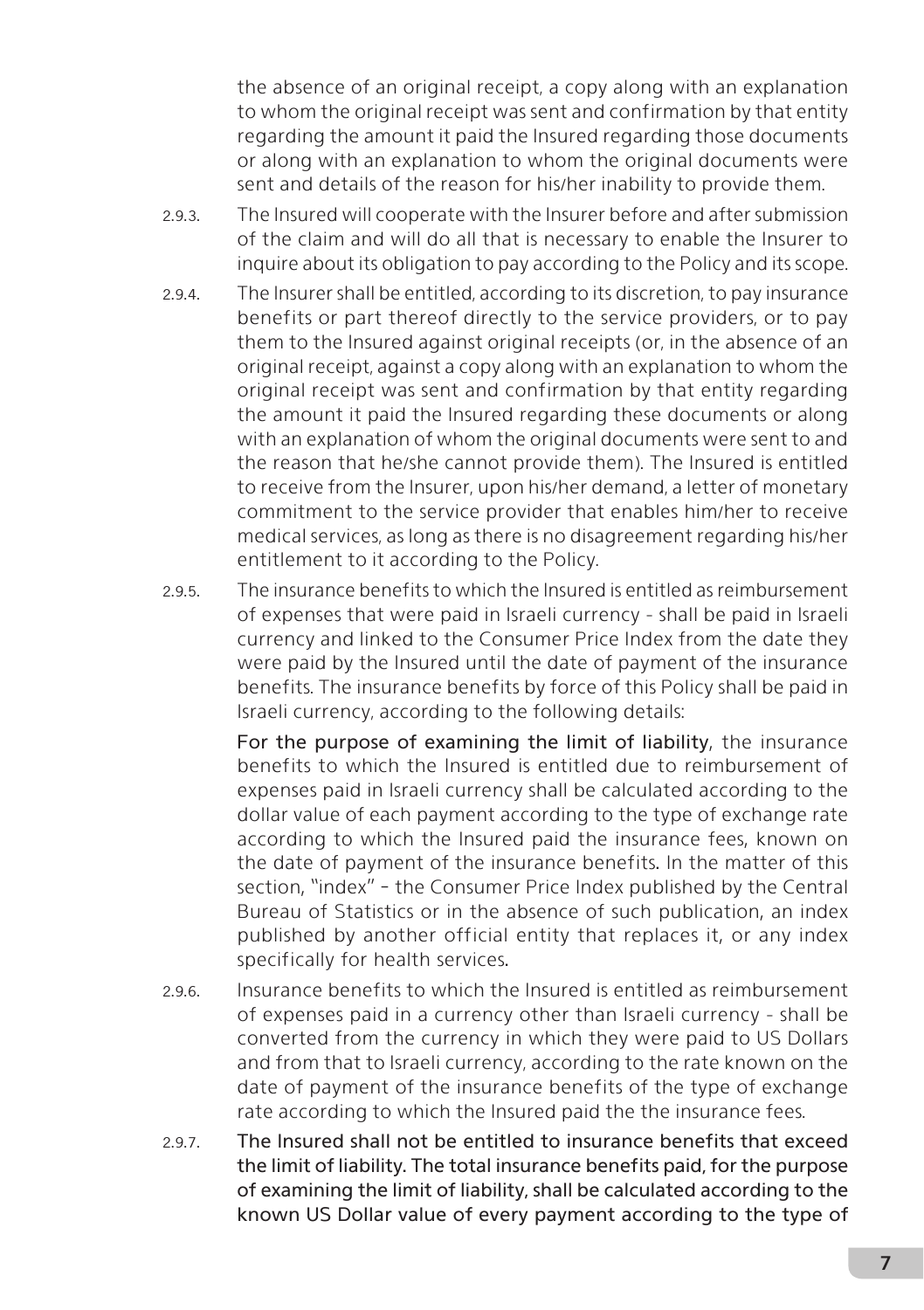exchange rate according to which the Insured paid the insurance fees on the date of making the payment.

- 2.9.8. If the Insured has died, the Insurer will pay the balance of insurance benefits to the medical service provider that it undertook to pay. In the absence of a commitment to a service provider or if a balance remains after payment according to the said undertaking, it will pay the balance to the estate or the heirs of the Insured, according to a will probate order and/or according to an inheritance order.
- 2.9.9. The Insured shall not be entitled to insurance benefits that exceed the insurance amount, and the Insurer shall pay the Insured and/or the service providers under agreement up to this amount.
- 2.9.10. If the Insured is entitled to coverage of expenses paid according to this insurance in full or in part in the framework of another policy with another insurance company, the Insurer shall pay its proportionate part of the actual expenditures, according to the scope and ratio of the coverage to which the Insured is entitled from all the insurers. The Insured must notify the Insurer immediately upon the creation of multiple insurance.

If the Insured deliberately does something that could prevent the Insurer from clarifying its obligation or burdening it, the Insurer will not be obligated to pay insurance benefits except to the extent that it would have been obligated to do so if this had not been done.

2.10. Medical examination: The Insurer shall be entitled to demand of the Insured, in a reasonable manner, to undergo medical examinations by a physician on behalf of the Insurer and at the expense of the Insurer or by a physician on behalf of the Insured.

#### 2.11. Additional period of extension of the insurance period:

- 2.11.1. The Insured is entitled to apply to the Insurer to extend the insurance period for an additional period of time. The extension of the insurance period shall be subject to the approval of the Insurer and completion of a new Health Statement in advance and in writing. It is hereby clarified that at the end of the insurance period, as defined in the Policy, the insurance shall not be extended automatically.
- 2.11.2. The Insurer shall be entitled to change the insurance fees at the beginning of the extension of this Policy. The insurance fees for the additional insurance period shall be calculated according to the number of days of extension according to the rate of insurance fees in effect with the Insurer at the time that the extension begins and according to the specifications of the chapter on Definitions, in the section "Insurance period."

#### 2.12. Cancellation of insurance:

- 2.12.1. In the case that the Insured and/or the payer does/do not pay or did not pay the insurance fees as arranged, the Insurer is entitled to cancel the Policy according to the instructions of the Insurance Contract Law.
- 2.12.2. In the case described in Section 2.1.2 above, the Insurer is entitled to cancel the Policy according to the Insurance Contract Law.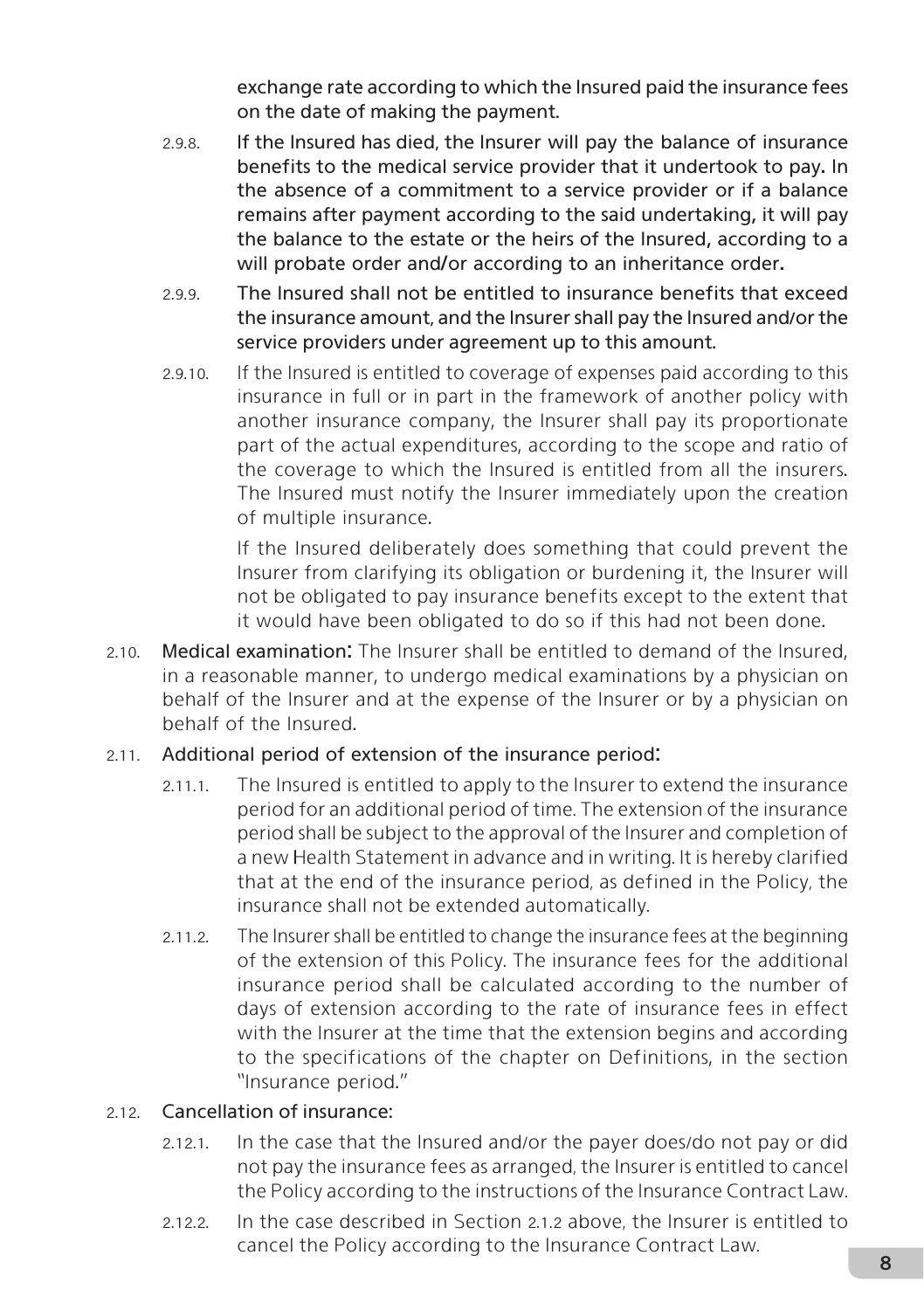- 2.12.3. If the insurance Policy is cancelled prior to the end of the insurance period, the Insurer will return to the Insured part of the insurance fees for the period in which the Insured is no longer insured, subject to its duty according to the instructions of the Insurance Contract Law, and after deduction of handling charges. Regarding this matter, "handling charges" – expenses of the Insurer in producing the insurance policy, expenses of issuing the insurance card of the Insured and any other expense accompanying the process of producing a policy that shall not be less than the insurance fees for two months under this Policy.
- 2.12.4. The Insured is allowed to cancel the Policy by written notice to the Insurer at any time.
- 2.13. Absence of Insurer liability for acts and/or failures of service providers The Insurer shall not have any responsibility for the quality of medical and/or other services provided to the Insured under this insurance. The Insurer is not responsible for any damage caused the Insured and/or any other person directly or indirectly due to the choice of the Insured and/or his referral by the Insurer to medical and/or other medical services and/or for professional negligence of the service providers.

#### 2.14. Changes in insurance fees and insurance terms:

- 2.14.1. The insurance fees according to this Policy shall be determined according to the age of the Insured on the date of purchase of the Policy, as specified on the Personal Details Page.
- 2.14.2. The Insurer shall be entitled to change the insurance fees and the conditions of this Policy. This change shall be valid on the condition that the Commissioner of Capital Markets, Insurance and Savings has approved the change and it shall become effective 30 days after the Insurer notifies the Insured of this in writing.
- 2.14.3. A change in the insurance fees as said in Section 2.14.2 above shall not take into consideration a change in the health condition of the Insured (if such a change occurred) during the period preceding the said change.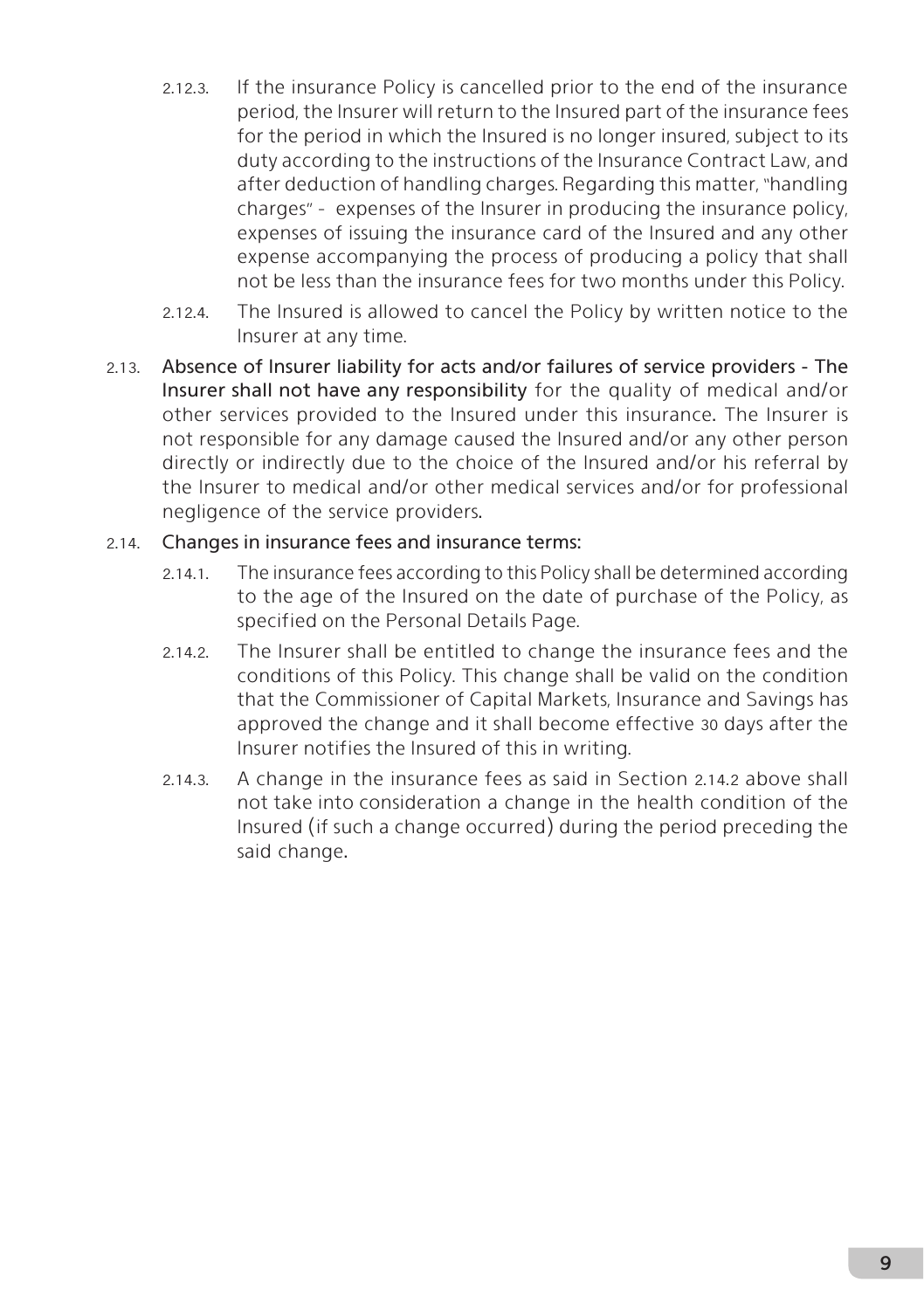## Chapter B: Undertaking of the Insurer

The Insurer shall pay the Insured at a service provider under agreement as follows:

- 3. Expenses during hospitalization and expenses not during hospitalization as follows:
	- 3.1. Expenses in a general–government hospital in Israel:

If the Insured is hospitalized in a general-government hospital in Israel, the Insurer shall pay for these expenses for a period not exceeding 90 days:

- 3.1.1. Expenses for hospitalization, including X-rays, medication, physicians, surgeon, intensive care, anesthetist, catheterization, general services, including nursing services (herein: "hospitalization expenses").
- 3.1.2. It is hereby clarified that the Insurer shall pay hospitalization expenses to general-government hospitals. The Insurer shall not indemnify the Insured and/or the service provider for hospitalization expenses insofar as the Insured was hospitalized in a private hospital and/or received and/or paid for private medical services during his/her said hospitalization.

#### 3.2. Emergency room expenses in any of the general-government hospitals in Israel, solely in the cases listed below:

- 3.2.1. Referral by a physician.
- 3.2.2. A new fracture.
- 3.2.3. Dislocation of a shoulder or elbow.
- 3.2.4. An injury requiring stitching by means of sutures or other means of stitching.
- 3.2.5. Aspiration of a foreign object into the trachea.
- 3.2.6. Penetration of a foreign object into an eye.
- 3.2.7. Infants up to the age of two months with a fever of over 38.5 degrees Celsius.
- 3.2.8. Snake bite.
- 3.2.9. Transportation by ambulance to an emergency room from the street or another public space due to a sudden event.
- 3.2.10. Approval by the Insurer.
- 3.2.11. The emergency inquiry ends in non-elective hospitalization.

The Insured shall not be entitled to indemnification from the Insurer for emergency room expenses that arise from any factor other than that said in this section above.

#### 3.3. Medical expenses that are not in the framework of hospitalization, provided by a service provider under agreement:

The Insurer shall pay the service providers directly for medical expenses incurred by the Insured outside the framework of hospitalization, as follows:

3.3.1. Medical treatment/consultation: Medical treatment/consultation solely by a service provider under agreement, with a co-pay as specified on the Insurance Details Page.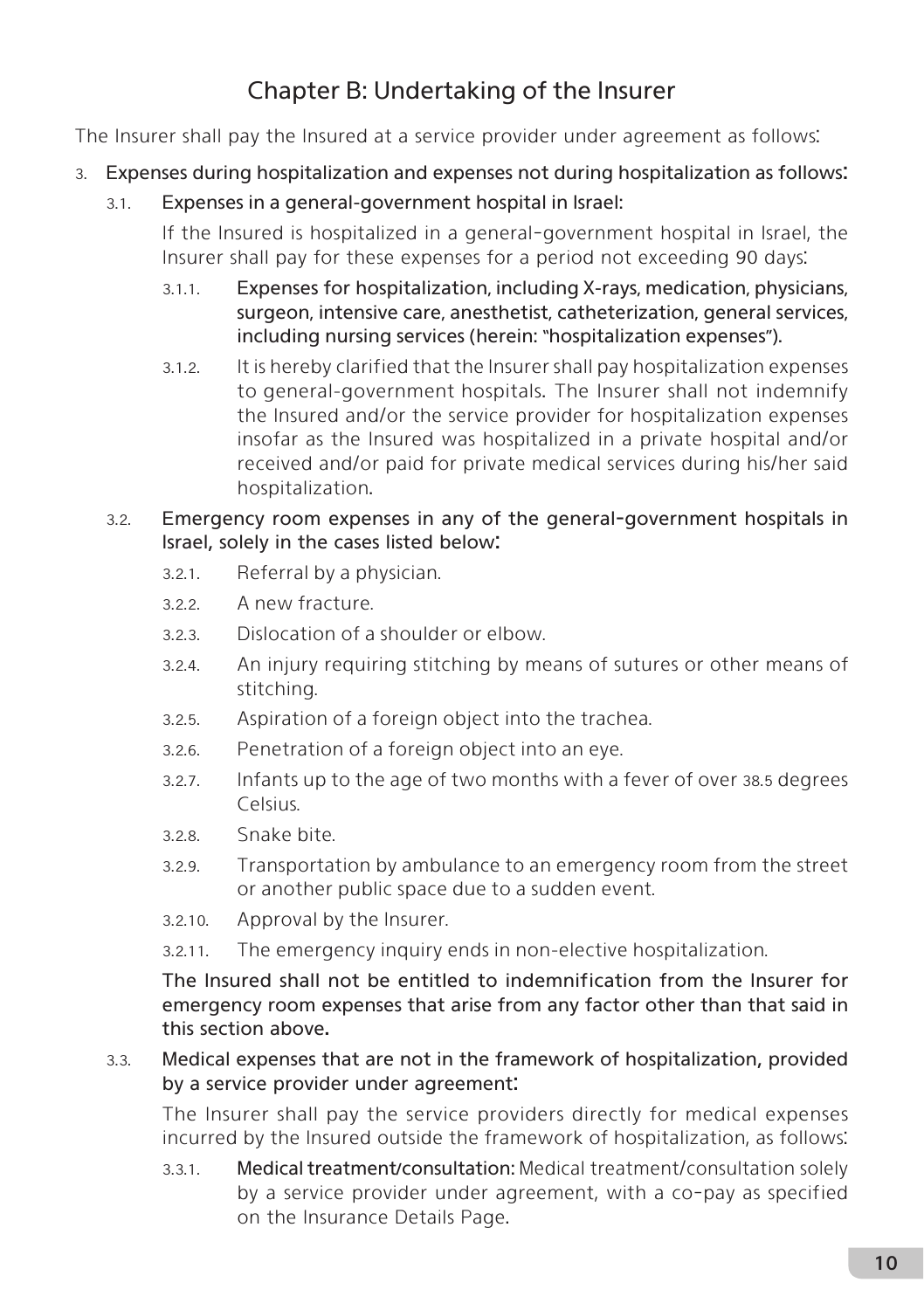- 3.3.2. Laboratory tests, X-rays, bandaging: Tests provided to the Insured solely by a laboratory and/or clinics that are service providers under agreement.
- 3.3.3. First aid: First aid provided to the Insured by a first aid station of Magen David Adom solely in cases of emergency.
- 3.3.4. Medications: Up to 200 dollars for the entire insurance period. This amount shall be paid for medications that are prescribed by a physician under agreement and that are purchased at pharmacies that are service providers under agreement, with the deduction of the co-pay amounts as specified on the Personal Details Page.
- 3.3.5. Ambulance expenses: The Insurer shall pay the expenses of transportation by ambulance in the case of a medical emergency after which the Insured is hospitalized, one time only during the insurance period and on the condition that the Insured is not entitled to coverage of this expense by any another entity.
- 3.3.6. Emergency dental treatment: Up to 200 dollars for the entire insurance period. The Insured shall be entitled to receive the emergency services and first aid dental care listed below only, for emergency dental treatment provided solely by dental clinics that are service providers under agreement, solely as first aid treatment, if the treatment is required due to an accident and/or a sudden outbreak of pain, as listed in the following:
	- 3.3.6.1. Extensive caries, temporary filling.
	- 3.3.6.2. Open space in a tooth, temporary filling.
	- 3.3.6.3. Exposed neck of tooth, material to prevent sensitivity.
	- 3.3.6.4. Acute inflammation, extraction of nerve or embalming material.
	- 3.3.6.5. Abscess originating in a tooth, drainage of abscess and/or treatment by closure.
	- 3.3.6.6. Compacted food, treatment of gums.
	- 3.3.6.7. Inflammation under the crown, rinsing and/or drug treatment.
	- 3.3.6.8. Pain following extraction, pain relief.
	- 3.3.6.9. Pressure sores under an existing prosthesis, release of pressure sores.
	- 3.3.6.10. Treatment to relieve or end pain.
	- 3.3.6.11. Examination and X-ray of painful teeth.
	- 3.3.6.12. Provision of an appropriate prescription for pain relief in the case that treatment is not possible at the time.

#### 3.4. Expenses of transporting a corpse:

In the case of the death of the Insured, the Insurer shall pay for the expenses of transporting the corpse from Israel to the Insured's country of origin, up to a maximum amount of 5,000 dollars, solely if the expense is not paid by any other entity.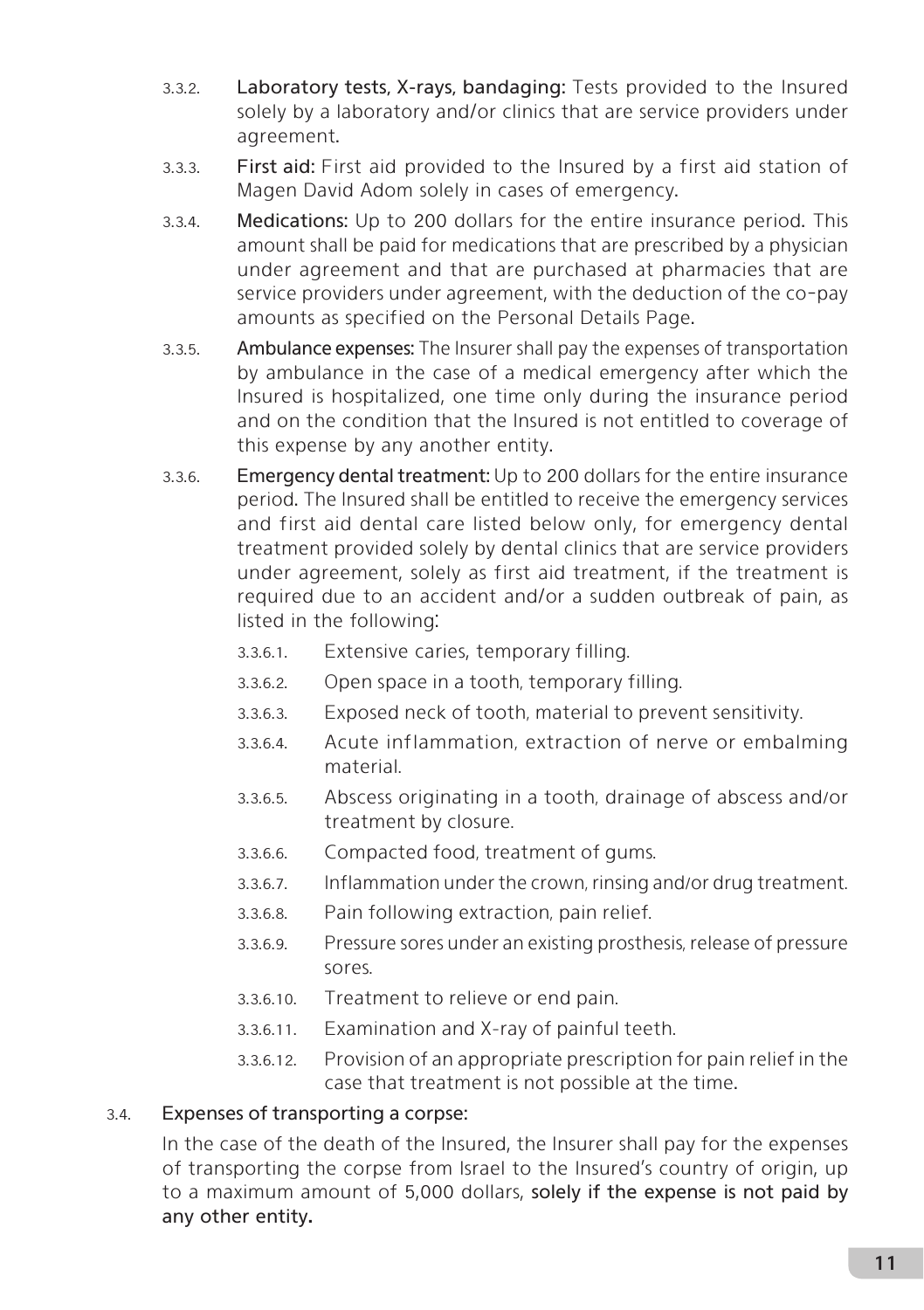To eliminate doubt, the undertaking of the Insurer for medical expenses with regard to an insurance event that occurred within the insurance period and the treatment of which was not completed before the end of the insurance period, shall continue for an additional period of 90 days after the end of the insurance period.

The undertaking of the Insurer in this chapter (Chapter B) shall not exceed a total amount of 100,000 dollars for the entire insurance period (the limit of liability does not accumulate if the insurance periods are extended).

4. General Exclusions to the Policy

The Insurer shall not be liable and shall not be obligated to pay insurance benefits due to an entire insurance event or part thereof in any of the following cases:

- 4.1. An insurance event that occurred prior to the date of commencement of the insurance.
- 4.2. An insurance event that occurred during the qualification period.
- 4.3. A preexisting medical condition: an insurance event substantially caused by the normal course of a preexisting medical condition that occurred to the Insured during the period in which a restriction applies.

A restriction because of a preexisting medical condition concerning an insured whose age at the beginning of the insurance period is –

- 4.3.1. Less than 65 years shall apply for a period not exceeding one year from the beginning of the insurance period;
- 4.3.2. 65 years or more shall apply for a period not exceeding half a year from the beginning of the insurance period.
- 4.4. An insurance event that occurred after the end of the insurance period.
- 4.5. Insanity, mental disorders and/or mental diseases and/or mental treatments and/ or psychological treatments and/or psychiatric disorders, suicide or attempted suicide, self-injury whether or not intentional, alcoholism, drug use with the exception of use of medical drugs according to a physician's instructions.
- 4.6. Participation of the Insured in extreme sports according to the list that appears on the Company website. For this matter, "extreme sport" is – fields of sport considered to be especially dangerous and that require high levels of difficulty and/or physical effort by those that engage in them. The list of the fields of extreme sports shall be updated from time to time according to the list that appears on the Company website, www.harel-group.co.il (Tourist Insurance tab).
- 4.7. Sports activity in the framework of a sports association registered according to the Sports Law 5748 – 1988 and/or professional sports and/or competitive sports activity that includes the payment of wages.
- 4.8. Sexually transmitted diseases.
- 4.9. A road accident, as defined by the Road Accident Victims Compensation Law 5735 – 1975.
- 4.10. National Insurance Law (Consolidated Version) 5755 1995.
- 4.11. The insurance event was caused or is the outcome of the service of the Insured in any of the type of security force, including: standing army or reserve service or professional army or the police.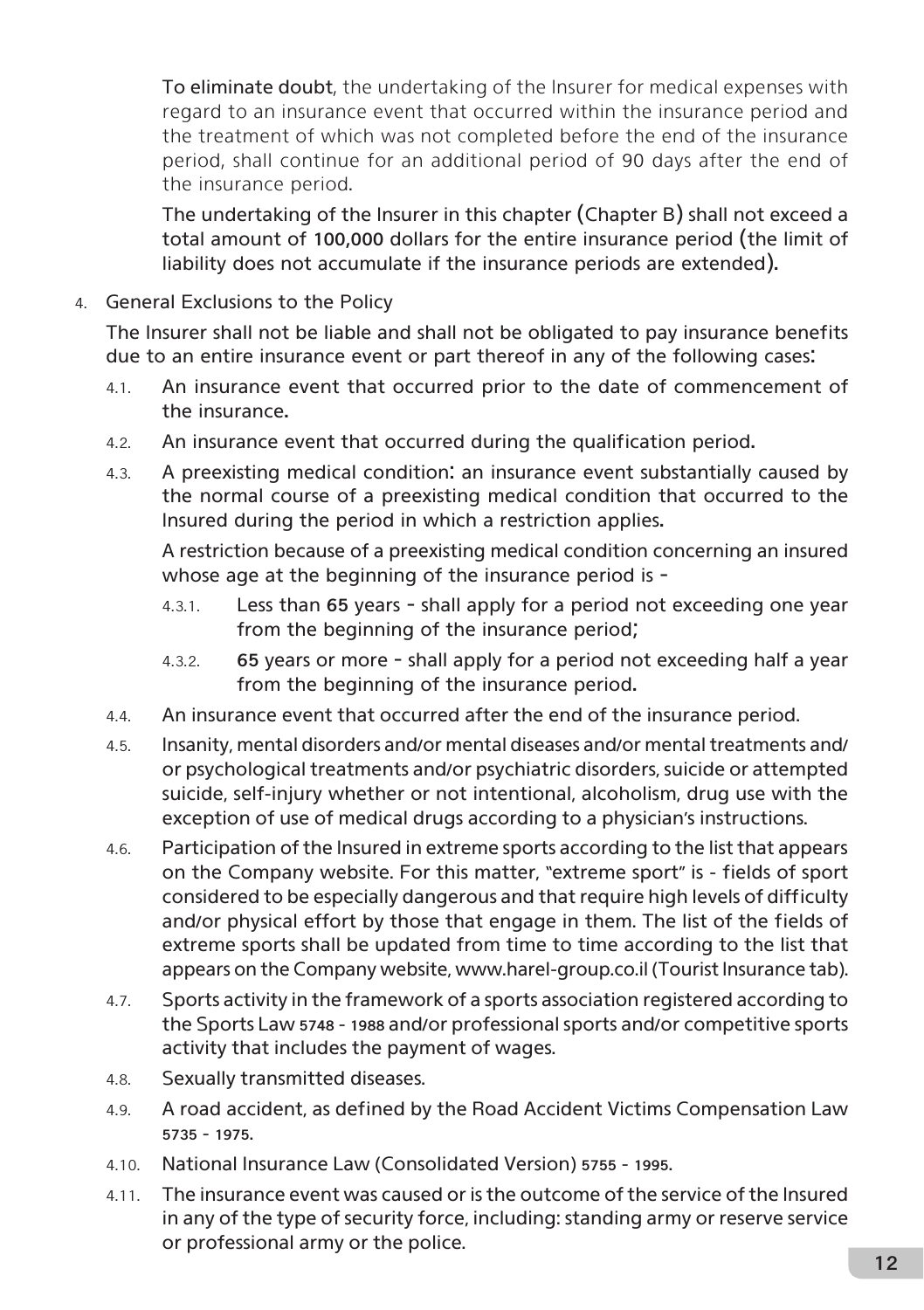- 4.12. Passive participation of the Insured in an act of sabotage or terrorism of any type and/or in war and/or in a belligerent action of hostile forces, organized or not organized, and only if the Insured is not entitled to coverage from any other entity of the medical expenses that arise from such an event.
- 4.13. Expenses of pregnancy and/or childbirth and/or ectopic pregnancy and/or expenses due to treatments/routine ongoing tests or monitoring prior to pregnancy and/or genetic counseling and/or complications of pregnancy, including bed rest during pregnancy, and/or childbirth.
- 4.14. Fertility or infertility treatments.
- 4.15. Expenses of treatment of a premature infant or infant that has been born.
- 4.16. Social services care of infants and/or children, well-child clinics, supervision or routine testing of children.
- 4.17. Child development treatments, including learning disabilities, speech, occupational therapy, etc.
- 4.18. Periodic tests, routine and/or follow-up tests that are not due to an active medical problem, cosmetic or restorative surgery, experimental surgery, inoculations, gum therapy and/or surgery, dental treatments (with the exception of first aid included in the framework of emergency dental treatment).
- 4.19. Organ transplant.
- 4.20. Rehabilitation, physical therapy, mechanical therapy, hydrotherapy, alternative therapy, homeopathy, alternative medications, healing programs, acupuncture, chiropractic, optometry.
- 4.21. Medical aids, with the exception of medical aids provided on loan due to an accident event.
- 4.22. Spectacles and/or contact lenses, hearing aids and prostheses of any kind.
- 4.23. Medical expenses due to active participation of the Insured in activities: civil war, underground or camouflaged activity, rebellion, riots, sabotage, fights, violence, terrorism, strikes and/or illegal activity.
- 4.24. An insurance event caused by nuclear fission or nuclear fusion or radioactive contamination.
- 4.25. Experimental medication a medication that has not been approved by the qualified authorities in Israel nor by the qualified authorities in recognized countries for the treatment of the medical indications that the Insured requires.
- 4.26. Experimental medical treatments of any type or kind.
- 4.27. Treatments, tests and surgery outside the State of Israel.
- 4.28. Consequential damage of any kind.
- 4.29. Actions of any kind because of which the Insured is obligated to pay compensation to a third party according to the Civil Wrongs Ordinance.
- 4.30. Emergency room expenses with the exception of that stated in Section 3.2.
- 4.31. The Insurer shall not pay and shall not be liable for an insurance event that occurred during the insurance period the treatment of which continues after the insurance period, except in the following cases:
	- 4.31.1. Hospitalization that began within the insurance period defined in Section 1.8.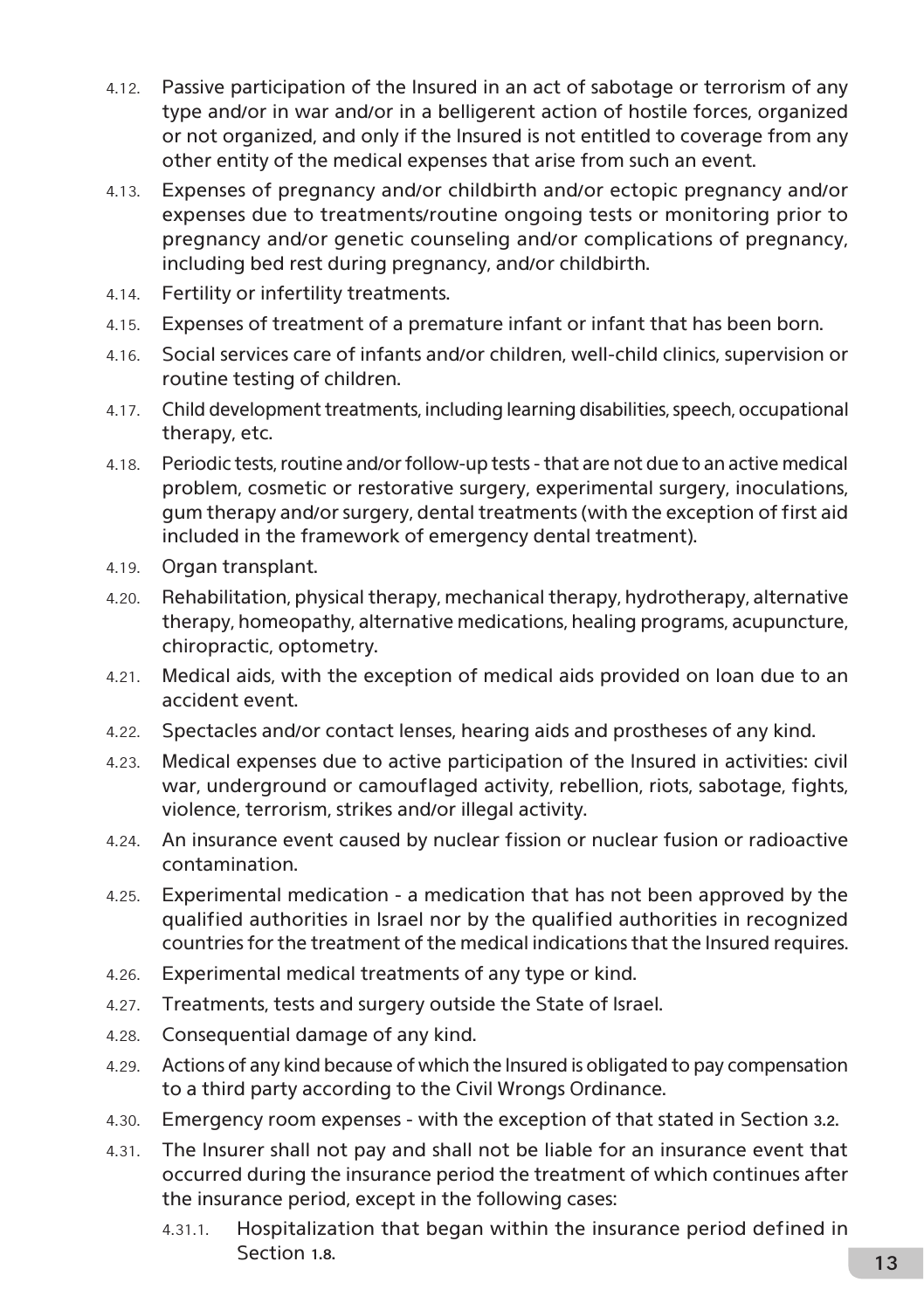- 4.31.2. Medical expenses not during hospitalization during a period of up to 90 days as defined in Chapter B.
- 4.32. Hospitalization expenses and/or expenses not during hospitalization that could have been deferred until the return of the Insured to his/her country of origin, as determined by a specialist in the field.
- 4.33. The Insured is medically fit, according to the opinion of a specialist in the field, to return to his/her country of origin for the purpose of receiving medical care.
- 4.34. Medical services provided to the Insured not by means of service providers under agreement with the Insurer.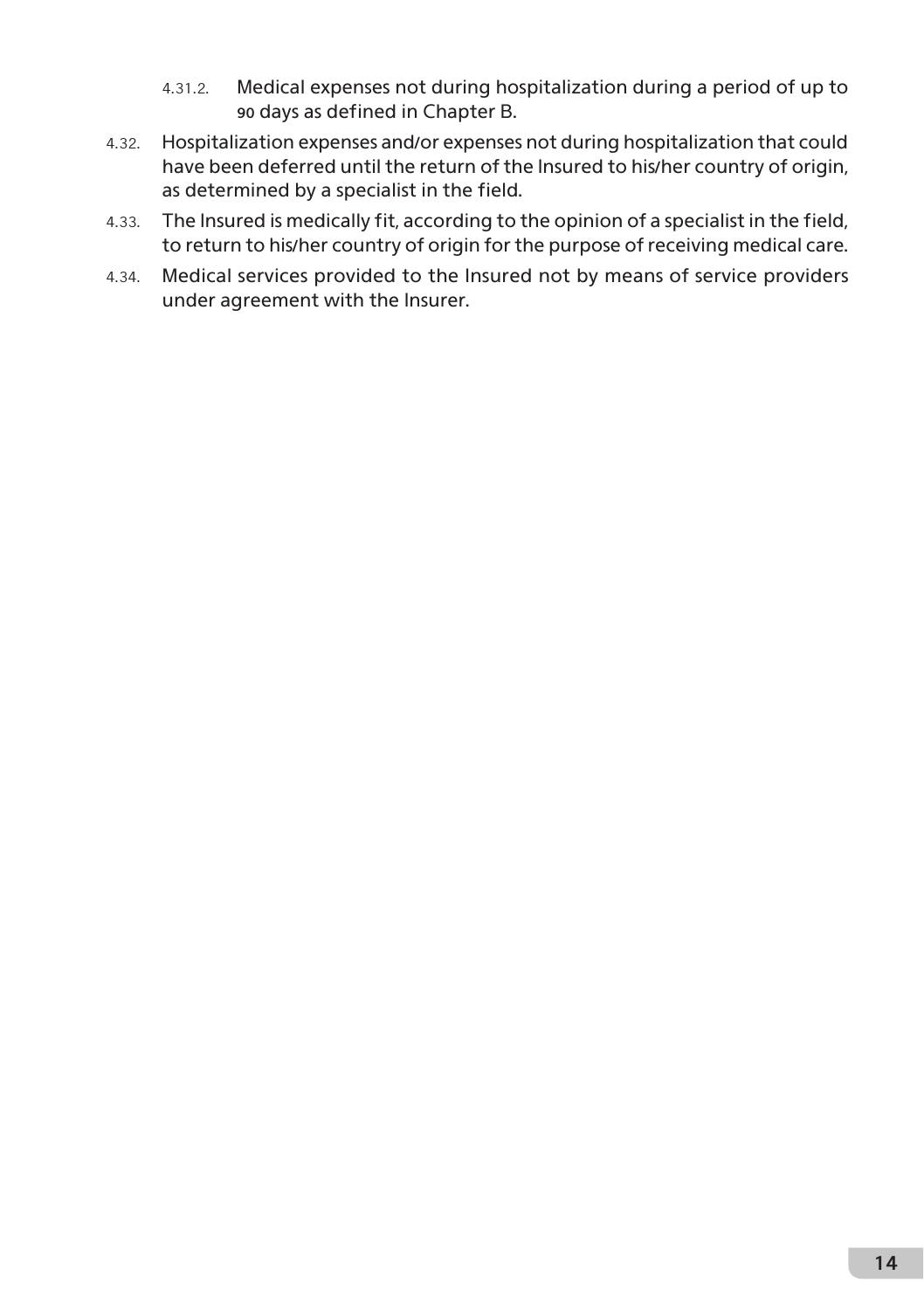## Chapter C: Riders for Additional Insurance Fees

#### To eliminate doubt, all the definitions, exclusions and general terms of the Policy also apply to Chapter C.

It is hereby clarified that the undertaking of the Insurer according to this rider shall apply on the condition that the basic insurance and this rider were in effect at the time of the occurrence of the insurance event, as set forth in this rider.

#### 5. Medical Air Transport

If this rider was purchased and this is specified on the List Page, upon occurrence of an insurance event, the Insurer shall compensate the Insured, subject to the terms set forth in this rider below and subject to the general conditions, definitions and exclusions listed in the basic Tour & Care policy ("the Policy") to which this rider is attached.

#### 5.1. Definitions

#### Medical air transport:

Air transport on a regular aircraft service and/or a special aircraft, accompanied by a medical team suited medically to the condition of the Insured being transported from Israel to a foreign country, on the terms set forth below. This is on the condition that a physician on behalf of the Insurer, in coordination with the attending physician in Israel, determine that there is liable to be need for medical intervention in the course of the flight and on the additional condition that the medical transport is possible and required from a medical point of view.

#### 5.2. The undertaking of the Insurer

Medical air transport - The Insurer will enable medical air transport as defined above, on the condition that this is a case of an event because of which the Insured was entitled to reimbursement of medical expenses under the basic Tour & Care policy and will transport the Insured to a foreign country.

The means of transfer shall be determined by a physician on behalf of the Insurer in coordination with the attending physician in Israel, after receiving information about the medical condition of the Insured and the possibilities for treatment. The liability of the Insurer according to this rider is conditional upon performance of the medical air transport by means of the Insurer and/or an entity acting solely on its behalf.

It is clarified and emphasized that the undertaking of the Insurer according to this rider is to arrange the medical transport as said, in any way or form, insofar as this is at all possible under the circumstances of the time and place in which the Insured is located.

The total maximum undertaking of the Insurer according to this rider shall not exceed \$10,000.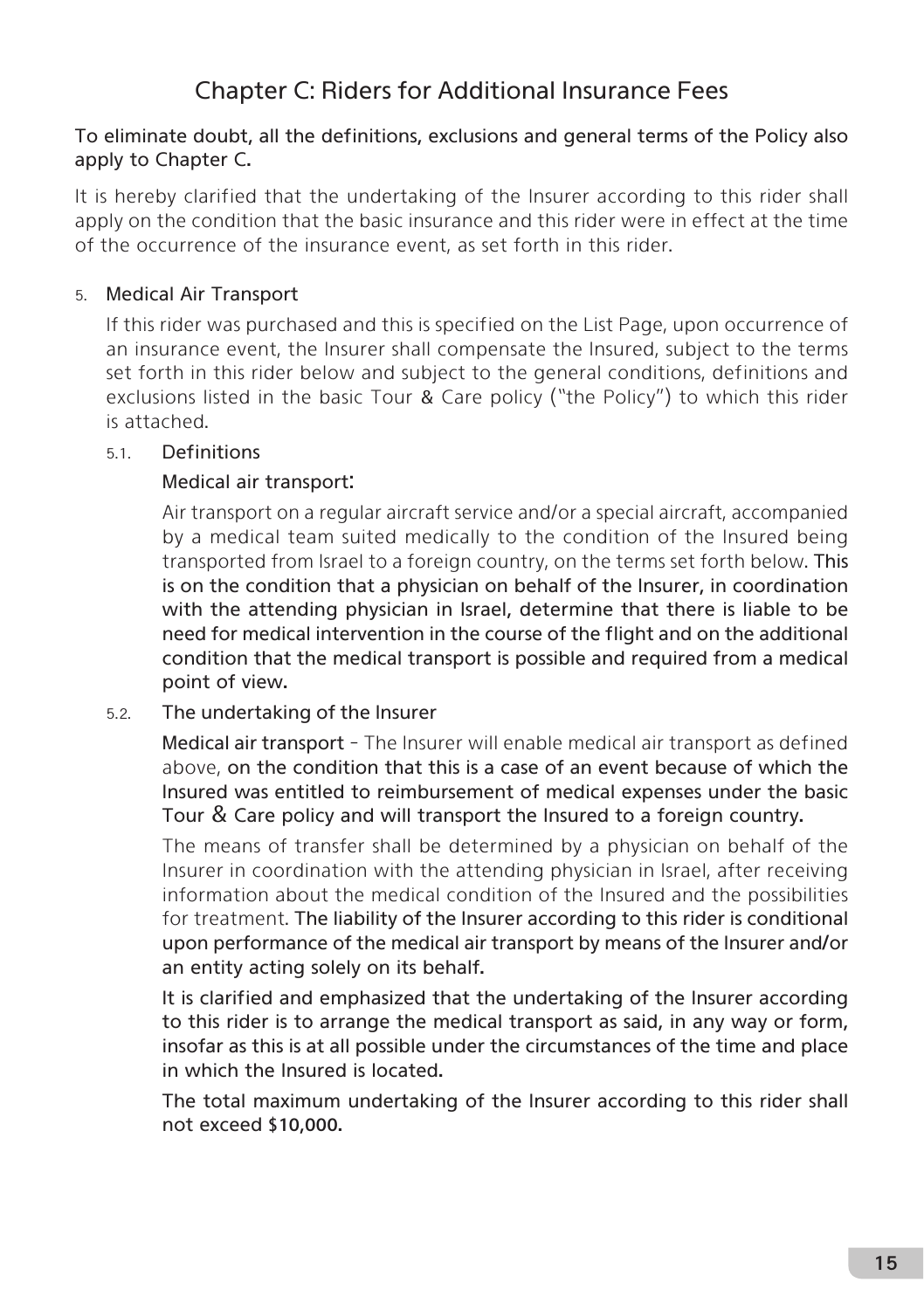#### 5.3. Cancellation of the rider:

The validity of this rider will expire upon the occurrence of one of the following cases, whichever comes first:

- 5.3.1. When the basic Tour & Care policy to which this rider is attached is cancelled for any reason.
- 5.3.2. Upon cessation of payment of insurance fees for the basic policy and/ or for this rider, subject to the instructions of the basic policy and subject to the Insurance Contract Law.

#### 5.4. Miscellaneous:

This rider is subject to all the terms of the basic Tour & Care policy, including exclusions, to which it is attached and it constitutes an integral part thereof.

#### 6. Death or Loss of Organs (in Israel only)

If this rider was purchased and this is specified on the List Page, upon occurrence of an insurance event, the Insurer shall compensate the Insured, subject to the terms set forth in this rider below and subject to the general conditions, definitions and exclusions listed in the basic Tour & Care policy ("the Policy") to which this rider is attached.

It is hereby clarified that the undertaking of the Insurer according to this rider shall apply on the condition that the basic insurance policy and this rider are in effect at the time of the insurance event, as set forth in this rider.

#### 6.1. Definitions:

In this rider:

#### 6.1.1. Accident:

A physical injury caused by the application of physical force only, as the result of a sudden, singular, and unexpected event, caused directly by an external and visible entity, which constitutes the sole direct and immediate cause of the occurrence of the insurance event. To eliminate any doubt, verbal violence and/or emotional pressure and/or a cerebrovascular accident and/or the accumulation of small repeated injuries over a period of time that lead to disability shall not be considered an "accident."

#### 6.1.2. Loss of organs:

Total loss, anatomical or functional, of an organ or limb or part thereof, due to an accident that occurred in Israel during the insurance period.

#### 6.2. The undertaking of the Insurer:

If there occurred to the Insured in Israel within the insurance period death or loss of organs the direct cause of which was an accident, insurance benefits will be paid as follows:

 $6.21$  Death of the Insured – In the case of death of the Insured due to an accident, the beneficiaries, and in the case that no beneficiaries were named – the legal heirs of the Insured or the executors of his/her estate, according to the inheritance order and/or the will probate, will be paid insurance benefits according to the amount specified on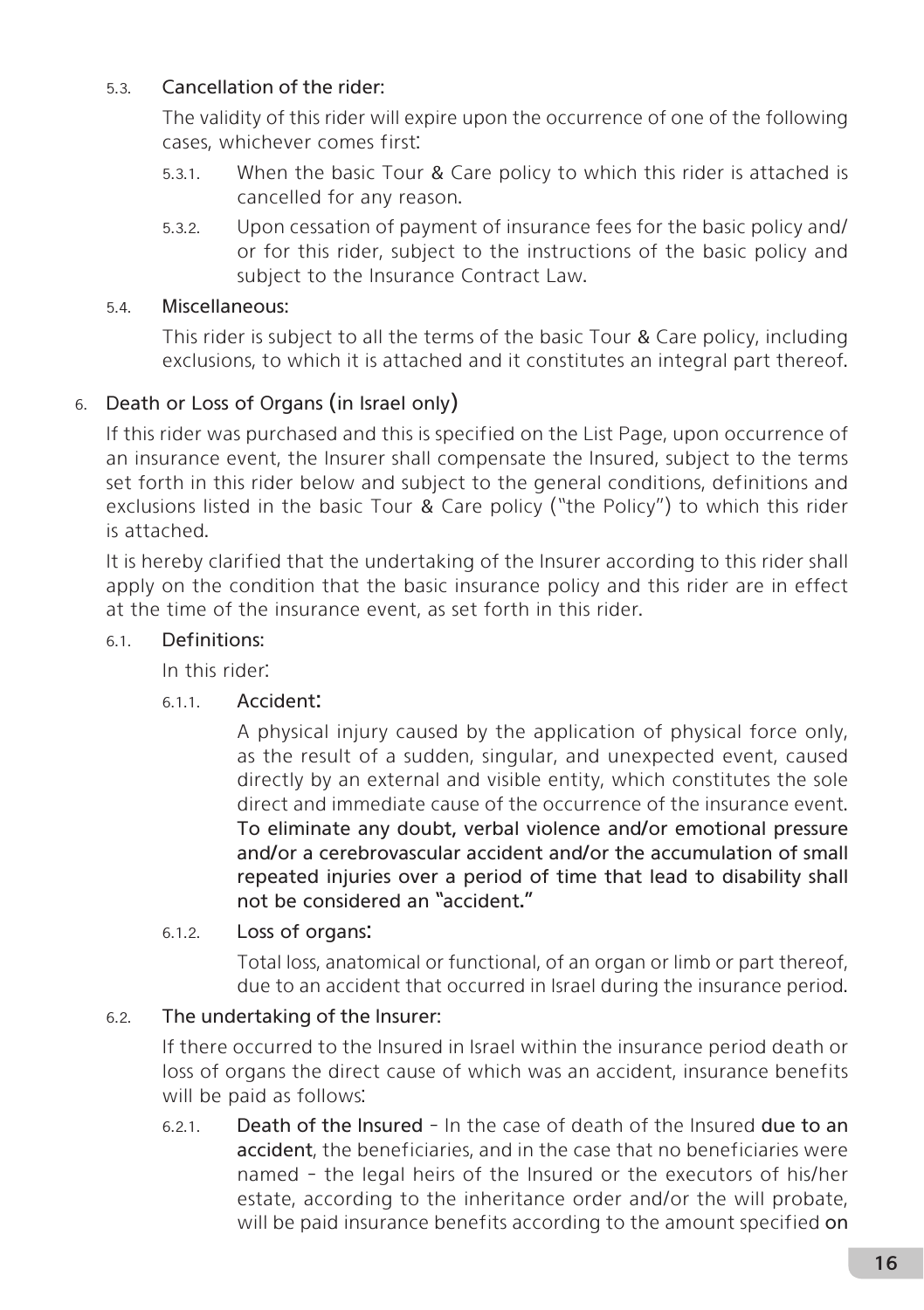the table of the limits of liability in the Policy on the condition that the Insured was over the age of 18 (inclusive) and up to the age of 75 (inclusive) on the date of the accident.

6.2.2. Loss of Organ(s) - In the case that an Insured, over the age of 18 and up to the age of 75 (inclusive) at the time of the accident, suffered a loss of organ(s) (as defined in Section 6.1.2 above), he/she will be entitled to the percentage specified in the table of the limits of liability in the Policy. For example, if the Insured suffered the loss of a leg, and the maximum insurance specified is \$10,000, the Insured in this case will receive: 60% x \$10,000 = \$6,000.

> An Insured who at the time of the insurance event had not reached the age of 18 years shall be entitled to half of the above-said compensation.

> If the Insured had an existing disability prior to the accident event (according to medical documentation), the rate of the existing disability will be deducted from the percentage for loss of an organ for which the Insured is entitled to payment according to this section.

| Organ                          |      | Organ         | Right                                       | Left  |
|--------------------------------|------|---------------|---------------------------------------------|-------|
| One eye                        | 30%  | Arm           | 75%                                         | 65%   |
| Two eyes                       | 100% | Forearm       | 65%                                         | 55%   |
| One ear                        | 20%  | Hand          | 60%                                         | 50%   |
| Two ears                       | 50%  | Thumb         | 25%                                         | 20%   |
| Leg (above $60\%$<br>the knee) |      | Index finger  | 15%                                         | 12%   |
| Thigh                          | 70%  | Middle finger | 12%                                         | $8\%$ |
| Foot                           | 50%  | Ring finger   | 10%                                         | 8%    |
| Big toe                        | 5%   | Pinkie finger | 12%                                         | 10%   |
| Other toe                      | 3%   | Knuckle       | one-third of the percentage<br>listed above |       |

The percentages noted in this table refer to 100% loss of the said organ.

Organs that are not listed in the above table – in any case in which loss of an organ/s (as defined in Section 6.1.2 above) occurs, the amount of compensation shall be determined according to the determination of a medical expert in the field and shall be paid as a percentage of the maximum insurance amount specified in the table of limits of liability for the Policy. For example, if the Insured suffered the loss of an organ as defined in Section 6.1.2 above, and the organ is not listed in the above table, and a physician determined that this is a case of 10% disability and the maximum insurance amount listed is \$10,000, the Insured in this case will receive: 10% x \$10,000 = \$1,000.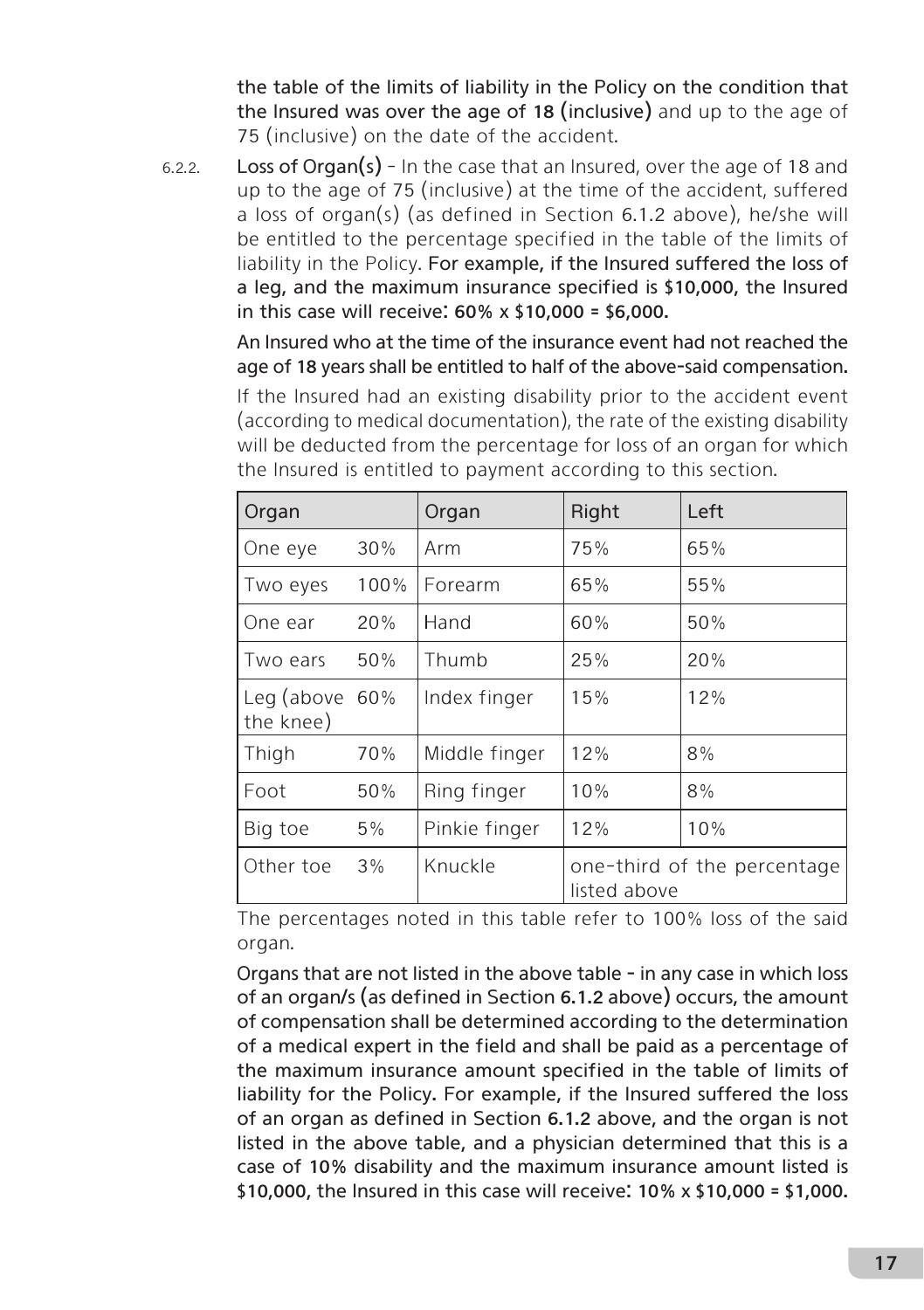A disability of the Insured prior to the accident event (according to medical documentation) will be deducted according to the percentage of the existing disability, from the percentage of loss of the organ for which the Insured is entitled to payment according to this section.

The total maximum liability of the Insurer according to this rider shall not exceed \$10,000.

6.3. Exclusions

The Insurer shall not pay insurance benefits according to this rider if the death and/or loss of organs was caused directly or indirectly by or as a result of:

- 6.3.1. Disfigurement (plastic) disability.
- 6.3.2. Earthquake, volcanic eruption, nuclear fission, nuclear fusion, radioactive contamination.
- 6.3.3. Active participation of the Insured in military activity, police activity, underground activity, revolution, rebellion, riots, disturbances, sabotage, terrorism, strike, illegal activity.
- 6.3.4. Participation of the Insured in an act of sabotage or terrorism of any type and/or in war and/or in war-like activity of hostile forces, organized or non-organized.
- 6.3.5. Flight of the Insured in an aircraft, with the exception of flight of the Insured as a passenger in a civil aircraft with a certificate of fitness for transporting passengers, subject to the undertaking of the Insurer, in Israel only.
- 6.3.6. Deliberate self-inflicted injury or suicide or attempted suicide, whether the Insured is of sane mind or not.
- 6.3.7. Sports activity in the framework of a sports association registered according to the Sports Law 5748 – 1988 and/or competitive sports activity and/or professional sports activity (that constitutes his/her primary occupation or that involves monetary payment).
- 6.3.8. Participation of the Insured in extreme sports according to the list that appears on the Company website. For this matter, "extreme sport" refers to fields of sport considered to be dangerous and that include/ require of those that engage in them, among other things, high levels of difficulty and/or physical effort. The list of the fields of extreme sports shall be updated from time to time according to the list that appears on the Company website, www.harel-group.co.il (Tourist Insurance tab).
- 6.3.9. Use of explosives.
- 6.3.10. Mental illnesses, deliberate self-endangerment, with the exception of self-defense and rescue of lives.
- 6.3.11. Alcoholism or drug use by the Insured.
- 6.3.12. Death or disability as the result of medical or surgical treatment.
- 6.3.13. A work accident as defined in the National Insurance Institute Law.
- 6.3.14. If the damage was caused as the result of a hostile act under the Benefits for Victims of Hostile Acts Law, 5730 – 1970.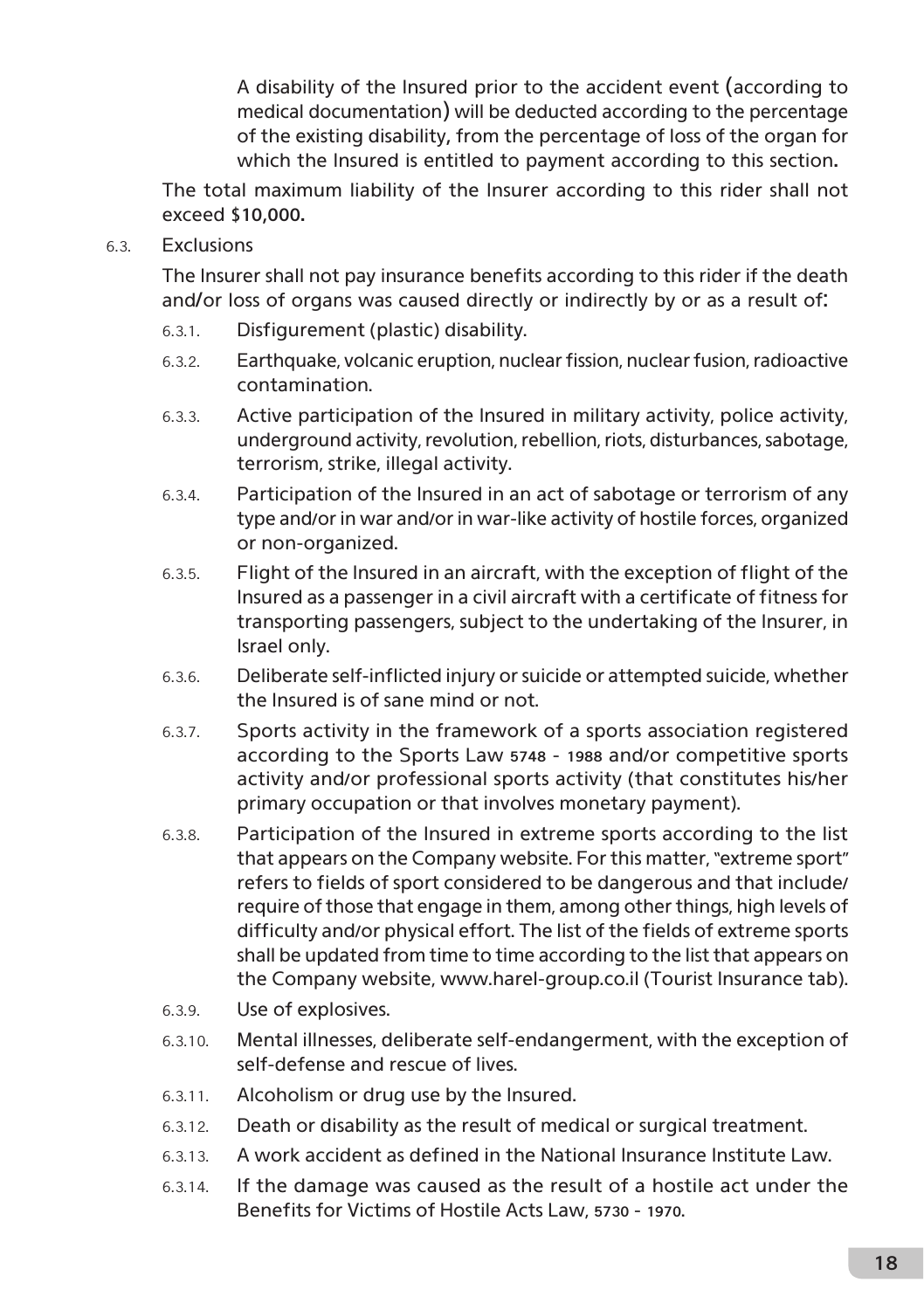#### 6.3.15. A road accident, as defined in the Road Accident Victims Compensation Law, 5735 – 1975.

#### 6.4. Cancellation of the rider:

The validity of this rider will expire upon the occurrence of one of the following cases, whichever comes first:

- 6.4.1. When the basic Tour  $\&$  Care policy to which this rider is attached is cancelled for any reason.
- 6.4.2. Upon cessation of payment of insurance fees according to the said in the section Cancellation of the Policy, in the general terms of the Policy and subject to the Insurance Contract Law.

#### 6.5. Miscellaneous:

This rider is subject to all the terms of the basic Tour & Care policy, including the exclusions, to which it is attached and it constitutes an integral part thereof.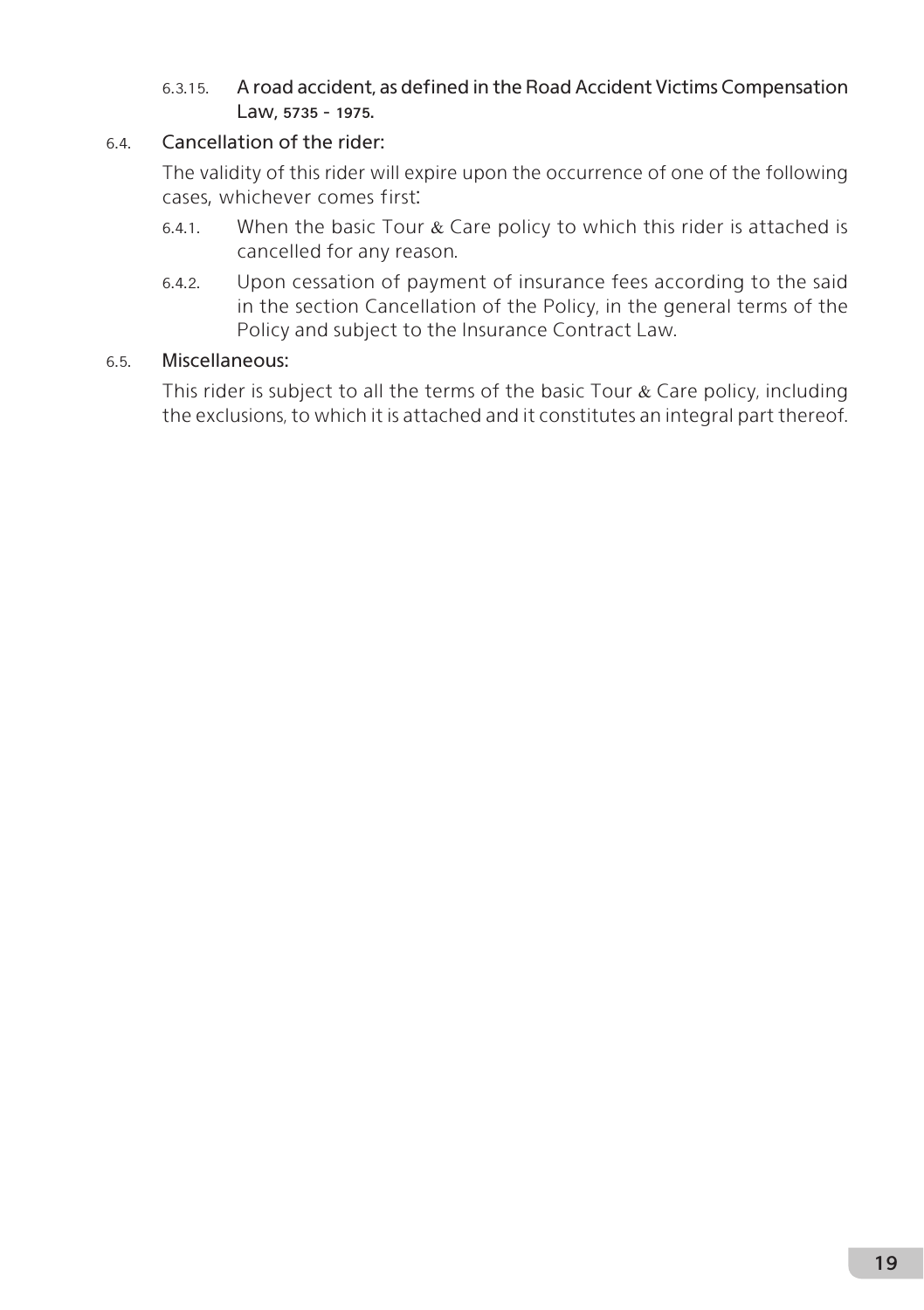## Table of Limits of Liability for the Policy

| Main Areas of Coverage                                                                    | Limits of Liability                 |  |
|-------------------------------------------------------------------------------------------|-------------------------------------|--|
| Limit of liability for policy                                                             | \$100,000                           |  |
| Medical expenses during hospitalization                                                   | Up to 90 days                       |  |
| Medical expenses not during hospitalization                                               |                                     |  |
| Treatment, consultation with physician                                                    | Included in the limits of liability |  |
| Laboratory tests, bandaging, X-rays                                                       | Included in the limits of liability |  |
| First aid at a Magen David Adom station                                                   | Included in the limits of liability |  |
| Medications                                                                               | \$200                               |  |
| Expenses for transport by ambulance                                                       | Included in the limits of liability |  |
| Emergency dental treatment                                                                | \$200                               |  |
| Transportation of a corpse                                                                | \$5,000                             |  |
| Part C: Riders for Extra Insurance Fees                                                   |                                     |  |
| Medical air transportation                                                                | \$10,000                            |  |
| Death or total loss of organs due to an accident event<br>(up to age 18, half the amount) | \$10,000                            |  |

The Insurer is bound solely by the full terms and exclusions of the Policy.